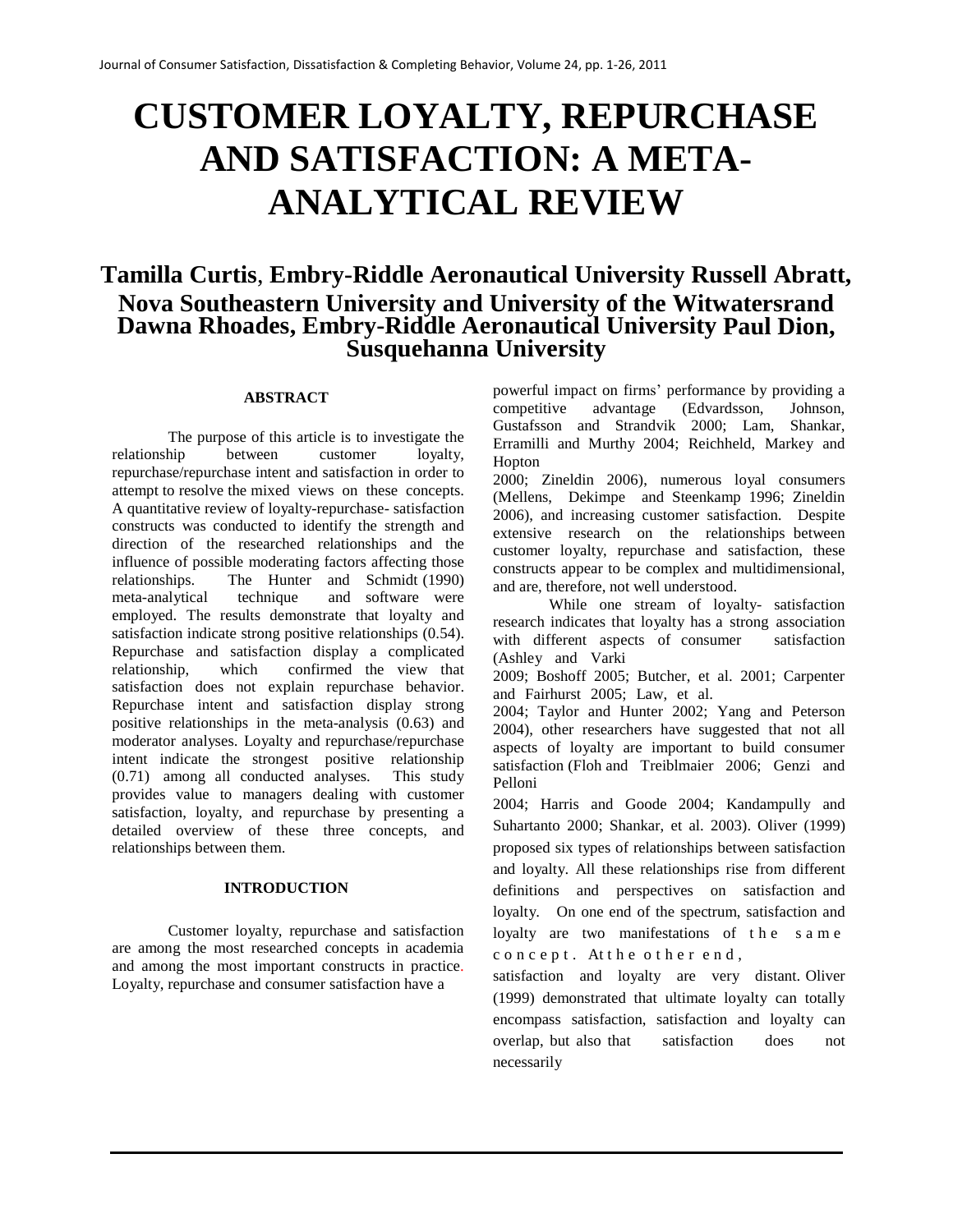transform into loyalty and can indeed exist without the latter.

Loyalty-repurchase research recorded different observations as well. While a number of researchers argue that loyal consumers return to purchase goods or services (Taylor and Hunter 2002; Lee, at al. 2006), others have argued that high repurchase rates do not necessarily indicate loyalty, while low repurchase rates do not always indicate disloyalty (Dick and Basu 1994; Peyrot and Van Doren 1994; Rowley and Dawes 2000).

Establishing a direct link between repurchase and satisfaction ratings has not been easy for many organizations (Mittal and Kamakura 2001), and some researchers have demonstrated that this link can be weak (Homburg and Giering 2001; Kumar 2002; Quick and Burton 2000; Seiders et al. 2005; Shih and Fang 2005). Jones (2006) pointed out the importance of communicating the level of customers' satisfaction to the company's shareholders, either in the company's annual report, or in its letter to the shareholders, as an overall indication of the firm's performance. However, satisfaction by itself may not correlate with organizational performance. Customers may indicate that they are satisfied, but purchase goods and services elsewhere (Powers and Valentine 2008). On the other hand, the positive link between customer satisfaction and the profit of corporations was confirmed by a number of researchers (Anderson, Fornell and Lehmann 1994; Anderson and Mittal 2000; Edvardsson, et al. 2000; Fornell 1992; Hallowell 1996; Reichheld, et al. 2000; Soderlund and Vilgon 1999).

With all this confusing and contradictory evidence, additional research is needed to further the understanding of these constructs and their relationships (Leingpibul, et al. 2009).

The objective of a meta-analysis is to synthesize previously reported statistical findings. Although meta-analyses are frequently conducted for medical research

studies, few marketing researchers have employed this type of analysis to investigate customer satisfaction. The few examples include Orsingher, et al. (2010) and Szymanski and Henard (2001).

The primary purpose of this study is to identify whether satisfaction leads to loyalty formation, which, in turn, leads to repurchase behavior. The result of this meta-analysis will help to determine the strength, magnitude, and direction of hypothesized loyaltyrepurchase-satisfaction relationships. While all reported relationships are positive, the strength of the relationship does vary. Our research addresses existing conflicts in the literature, and attempts to resolve the existing mixed views on the studied concepts. Further, in the process of collecting studies for the quantitative analysis, we have identified the fact that there is a lack of published empirical work on the loyaltyrepurchase relationship which some scholars consider especially important.

This article first provides an overview of the conceptual foundations of loyalty, repurchase and satisfaction, and their relationships. An overview of the metaanalysis technique is presented next with the database development and method of analysis. The results, research findings, discussion and the study implications are stated at the end.

# **CONCEPTUAL FRAMEWORK**

The conceptual framework provides an overview of existing research on satisfaction-loyalty, loyalty-repurchase, and satisfaction-repurchase relationships, and identifies the need for conducting a metaanalysis.

# **Satisfaction-Loyalty**

For years companies have invested significant resources to improve their customers' satisfaction (Durvasula, et al. 2004). Customer satisfaction indicates the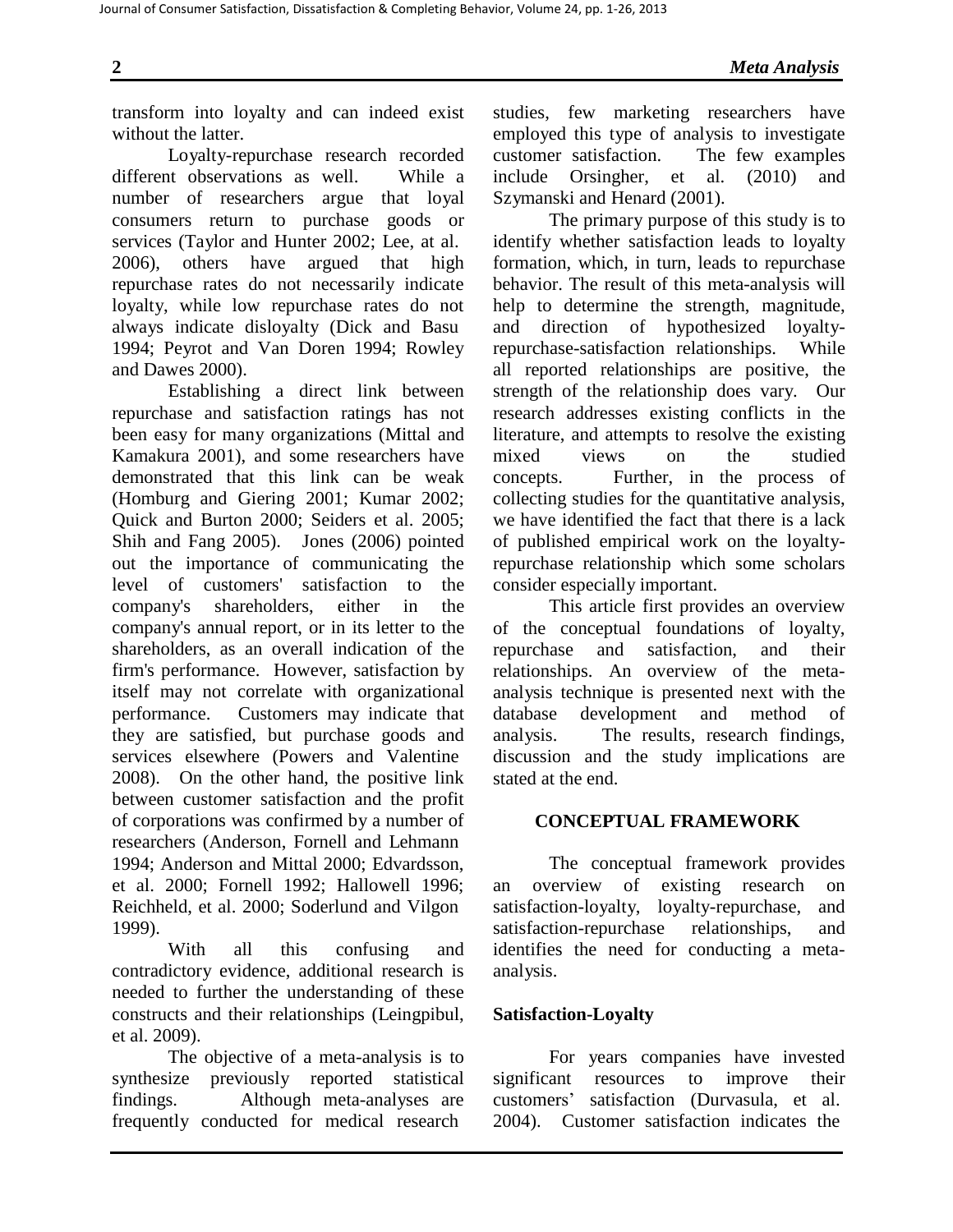general health of the organization, its future prospects, and provides companies with many benefits including forming consumer loyalty, preventing customer churn, reducing marketing costs, and enhancing business reputation (Fornell 1992). The success of the firm's strategy depends on the company's ability to fulfill its promises to consumers, which in turn leads to forming long-term, profitable relationships (Carpenter and Fairhurst 2005). Chow and Zhang (2008) proposed that it is important for managers to identify satisfying product attributes from dissatisfying ones, because brand switching is more likely to occur as a result of dissatisfaction. Satisfaction, as an independent variable, is considered to be linked to consumer loyalty and repurchase behavior.

Loyalty is a multidimensional construct, which is defined and viewed differently by researchers. Consumer loyalty is comprised of three distinct constructs: behavioral loyalty, attitudinal loyalty, and composite loyalty (Taylor, et al. 2006). These constructs affect consumers' expectations, satisfaction (Leingpibul, et al. 2009) and repurchase behavior. In order to build loyalty and to retain consumers, some companies impose high switching costs, which in turn impede switching intentions (Lee and Romaniuk 2009). These switching costs negatively affect consumer relations with the provider. Taylor et al. (2006) identified that the problem lies in the disagreement on the definition of loyalty, due to the multitude of constructs.

Many scholars have concentrated on the investigation of the satisfaction-loyalty relationship (Anderson and Srinivasan 2003; Bloemer and Kasper 1995; Dixon et al., 2005; Genzi and Pelloni 2004; Mittal and Kamakura 2001). Despite these studies, Oliver (1999) stated that an inquiry into the relevant literature shows that the satisfaction-loyalty link is not well defined. Bloemer and Kasper (1995) indicated that many studies did not take into account the differences between

various types of loyalty while investigating its relationship to satisfaction. Furthermore, researchers have also concentrated on satisfaction as the independent variable without taking into account different types of satisfaction.

Two main views emerged from the literature review of the satisfaction-loyalty relationship. The first view concluded that satisfaction is the main driver of consumer loyalty (Dixon et al., 2005; Fornell 1992; Genzi and Pelloni 2004; Mittal and Kamakura 2001; Szymanski and Henard 2001). Heitmann et al. (2007) stated that satisfaction positively affects loyalty, willingness to recommend, and word-of-mouth. Further, satisfaction affects future consumer choices, which in turn leads to improved consumer retention. Customers stay loyal because they are satisfied, and want to continue their relationship.

The second view of the satisfactionloyalty relationship is that while consumer satisfaction may positively influence consumer loyalty, it is not sufficient to form loyalty (Julander, et al. 2003; Oliver 1999; Reichheld, et al. 2000). These scholars argue that although loyal consumers are most typically satisfied, satisfaction does not universally translate into loyalty. Satisfaction is viewed as a necessary step in loyalty formation, but it becomes less significant as loyalty begins to be gained through other mechanisms (Olsen 2007). Several researchers (Reichheld, et al. 2000; Suh and Yi 2006) reported that even a loyal, satisfied consumer is vulnerable to situational factors such as competitors' coupons or price cuts. Therefore, satisfaction is not likely to be the sole predictor of loyalty. Carpenter and Fairhurst (2005) suggest that satisfaction influences relative attitude, repurchase, and recommendation but has no direct effect on loyalty.

Oliver (1999) proposed six types of relationships between satisfaction and loyalty. All these relationships arise from different definitions and perspectives on satisfaction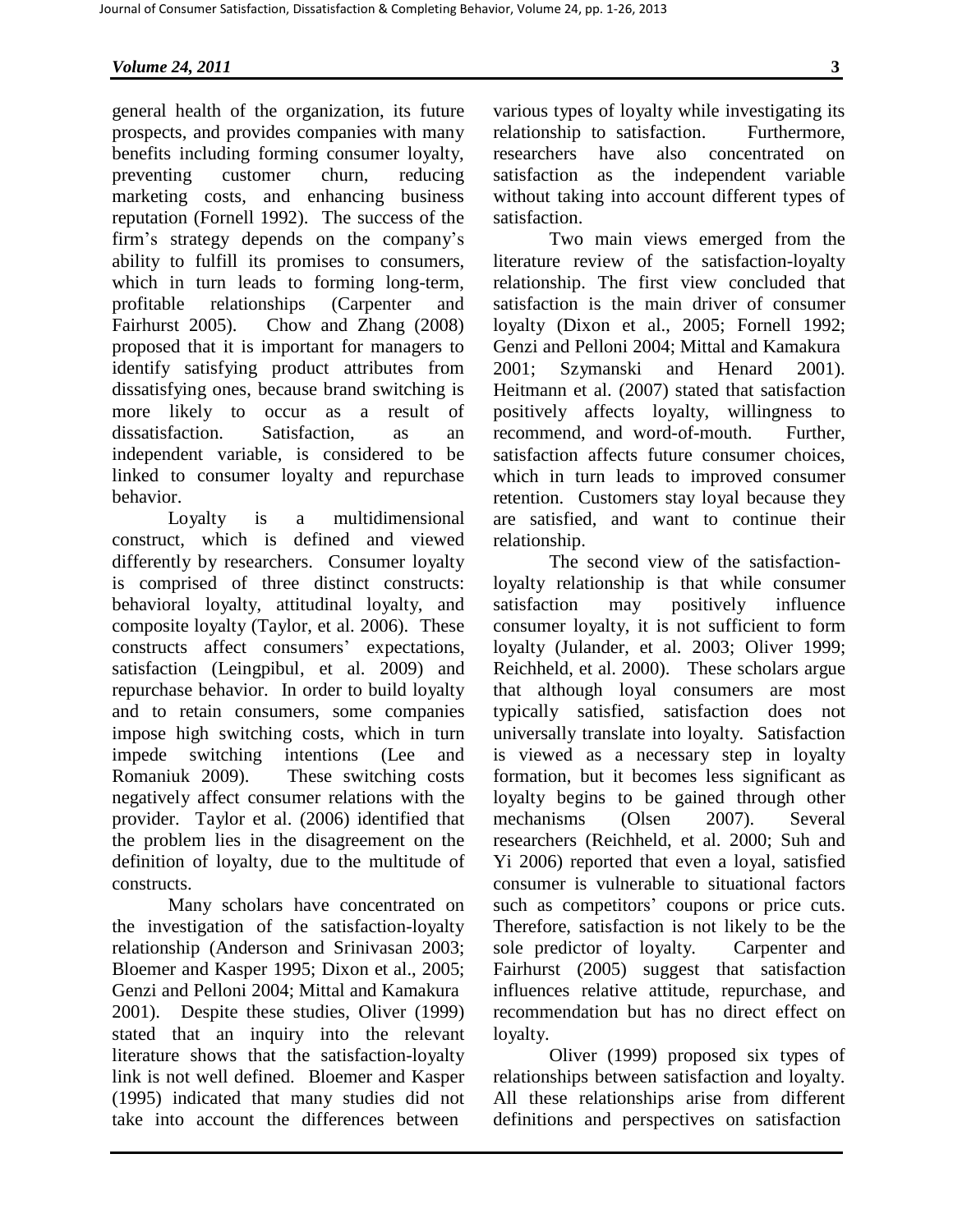and loyalty. On one end of the spectrum, satisfaction and loyalty are two manifestations of the same concept. On the other end, satisfaction and loyalty are very distant. Oliver (1999) demonstrated that ultimate loyalty can totally encompass satisfaction, satisfaction and loyalty can overlap, or there are occasions when satisfaction does not transform into loyalty and can exist without it. Oliver (1999) stated that loyalty emerges as a combination of perceived product superiority, personal fortitude, social bonding, and their synergistic effects.

Bloemer and Kasper (1995) proposed that the relationship between consumer satisfaction and brand loyalty is not simple and straightforward. The relationship between customer satisfaction and loyalty is strongly influenced by customer characteristics such as variety-seeking, age, and income (Homburg and Gierin 2001).

Overall, researchers agree that when consumers are completely satisfied they are less likely to defect or switch. Therefore, satisfaction is one of the important elements in creating consumer loyalty. However, an increase in satisfaction does not produce an equal increase in loyalty for all consumers (Soderlund and Vilgon 1999). The relationship between satisfaction and loyalty is neither simple nor linear, and satisfied customers may defect (Rowley and Dawes 2000). Rowley and Dawes (2000) stated that a customer's degree of involvement with a product is an important element in forming loyalty.

One explanation for variations in the satisfaction-loyalty relationship rests on the nature of the judgment tasks involved (Auh and Johnson 2005). Customers could be very satisfied with their experience and quality of the service and be loyal, but will not purchase it again due to different factors. Therefore, consumer repurchase behavior is one of the main concerns for companies in their pursuit of profits.

# **Loyalty-Repurchase**

The concept of repurchase and the factors influencing it has been investigated by many scholars (Dick and Basu 1994; Ehrenberg and Goodhardt 1968; Evans and Gentry 2003; Jacoby and Kyner 1973; Law, Hui and Zhao 2004; Mittal and Kamakura 2001; Quick and Burton 2000; Seiders et al., 2005; Wanke and Fiese 2004). Repurchase is defined as a consumer's actual behavior resulting in the purchase of the same product or service on more than one occasion. The majority of consumers' purchases are potential repeat purchases (Peyrot and Van Doren 1994). Customers buy similar products repeatedly from similar sellers, and most purchases represent a series of events rather than a single isolated event. Retention is another common term for repurchase (Hennig-Thurau 2004; Narayandas 1998; Zineldin 2006), which is considered to be one of the most important variables in relationship marketing (Fullerton, 2005; Morgan & Hunt, 1994). While repurchase is the actual action, repurchase intent is defined as the customer's decision to engage in future activities with the retailer or supplier (Hume, Mort and Winzar 2007).

Two forms of repurchase are identified: the intention to re-buy (repurchase), and the intention to engage in positive word-of-mouth and recommendation (referral) (Zeithaml, et al. 1996). There have been discussions in the marketing research literature as to whether purchase intentions and past purchasing behavior are correlated with actual consumer behavior in the future (Dixon, et al. 2005). In effect, does repurchase intent actually result in repurchase?

Loyalty and repurchase are oftenconfused constructs (Hume, et al. 2007). This could be attributed to the multidimensional structure of loyalty, as well as to the numerous definitions of the loyalty concept.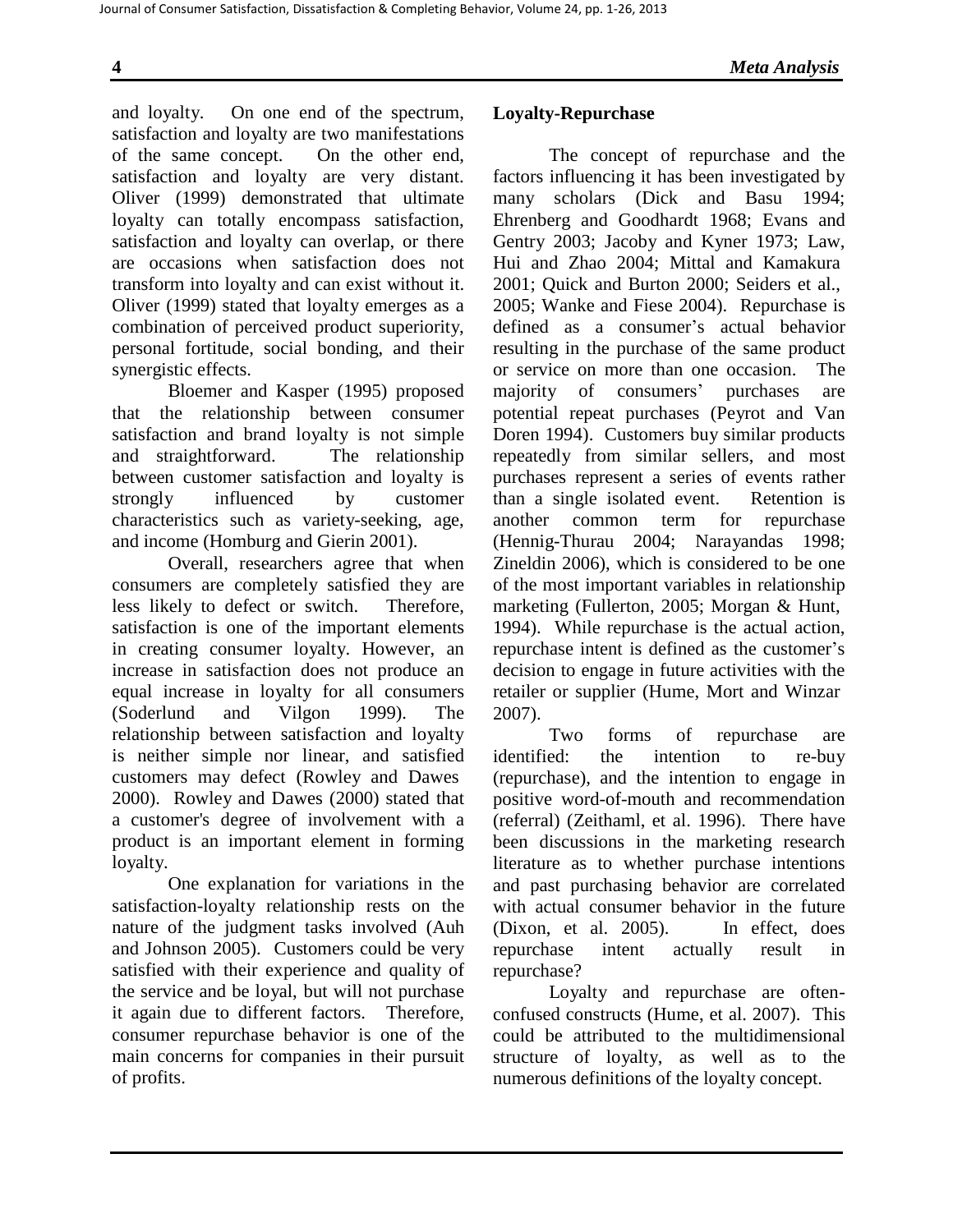Law, Hui and Zhao (2004, p. 547) use Oliver's definition of loyalty as "a deeply held commitment to rebuy or repatronize a preferred product/service consistently in the future, thereby causing repetitive same-brand or same brand-set purchasing, despite situational influences and marketing efforts having the potential to cause switching behavior". In other words, they view loyalty as an attitude rather than a behavior. Behavioral loyalty is solely viewed as repurchase of the product or service. Dixon, et al. (2005) indicated that loyal customers are expected to consistently repurchase in spite of competitive efforts. Mellens, et al. (1996) reported that brand loyalty entails actual purchases of a brand, and verbal statements of preference are not sufficient to ensure brand loyalty. The consumer's disposition to repurchase is an essential element of loyalty (Law, et al. 2004).

Powers and Valentine (2008) have suggested that cumulative levels of satisfaction influence the consumer's loyalty to the product or service, which in turn, influences behavioral intentions including purchase behavior (Powers and Valentine 2008). Managers need to focus on marketing in order to ensure that they have satisfied customers, which ensure higher levels of repurchase behavior and an increase in loyal customers (Solvang 2007).

### **Satisfaction-Repurchase**

Early studies in consumer behavior explored the relationship between repurchase and the level of satisfaction. However, this relationship is not straight forward. Mittal and Kamakura (2001) stated that the satisfaction-repurchase relationship can display variability due to three main reasons. The first includes satisfaction thresholds, which consist of satisfied consumers who have different levels of repurchase due to their different characteristics. The second includes response bias, which means that ratings obtained from the survey may not

represent a true picture due to the different characteristics of consumers. The third includes nonlinearity, which means that the satisfaction-repurchase function may be nonlinear and vary for different consumers.

Tsai, Huang, Jaw and Chen (2006) reported that longitudinal and cross-sectional satisfaction-repurchase studies have demonstrated that satisfied consumers are more likely to continue their relationship with a particular organization than dissatisfied ones. This view is supported by a number of researchers (Anderson and Sullivan 1993; Davidow 2003; Deslandes 2003; Durvasula, et al. 2004; Eggert and Ulaga 2002; Fullerton 2005; Harris 2003; Hennig-Thurau 2004; Jones, et al. 2000; Mittal and Kamakura 2001; Preis 2003; Szymanski and Henard 2001).

In contrast, Olsen (2002) stated that despite the common view that satisfaction is linked to repurchase, few empirical studies can be found that relate satisfaction to actual repurchase behavior. and Kamakura (2001) indicated that establishing a direct link between repurchase and satisfaction ratings has not been easy for many organizations. In addition, the satisfaction-repurchase relationship can be affected by consumers' characteristics. Despite the identical ratings on satisfaction, a significant difference was observed in repurchase behavior, which was attributed to differences in consumer age, education, marital status, sex, and area of residency (Mittal and Kamakura 2001).

A number of factors complicate the satisfaction-loyalty-repurchase relationship. The problem exists that researchers do not consistently define loyalty across studies, which could be operationalized as behavioral, attitudinal, or composite (Taylor, et al. 2006). This creates a misunderstanding on how loyalty forms, and the strength of its relation to satisfaction and repurchase. Consumer satisfaction could occur during different stages of the shopping process (pre, during, and post), during purchase of different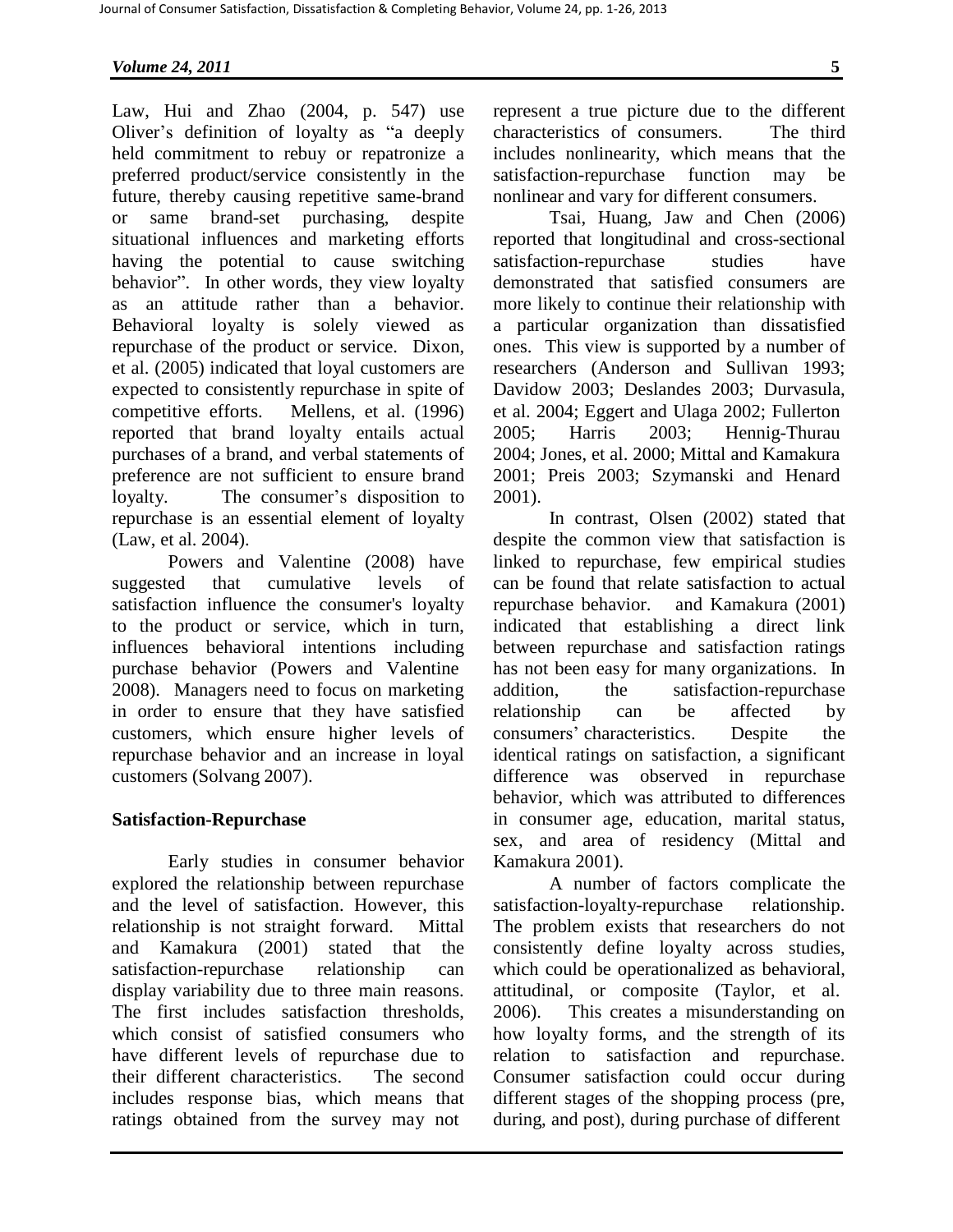types of goods (convenience, shopping, and specialty) (Bassi and Guido 2006), and in a traditional or online setting (Lee and Overby 2004). In addition, consumers consist of different types (Halstead et al. 2007), and they all have different levels of knowledge about the product (Hicks, et al. 2005), which affects their level of satisfaction.

Understanding the importance of a comprehensive review, our study attempts to summarize previously reported findings to explain the complex relationships between satisfaction, loyalty and repurchase. Does satisfaction have strong relationships with loyalty and repurchase? Does loyalty have a strong relationship with repurchase? What is the strength and the direction of the relationships uncovered in the various research projects published in the literature?

We believe that this article will provide practitioners with an improved understanding of what influences consumer satisfaction, loyalty and repurchase behavior toward a product or service. Knowledge of consumers' satisfaction, loyalty and repurchase behavior will enhance the practitioner's ability to develop more effective marketing strategies in the future (Leingpibul, et al. 2009).

# **METHODOLOGY**

We use a meta-analysis technique in this study. It is a technique for summarizing and testing statistical results across many independent researchers' findings related to the same topic. The first step in conducting a meta-analysis is to collect studies and to extract information in order to create a database of individual research findings related to the investigated research topic. The second step in meta-analysis includes the conversion of collected statistical information to the same measurement scale, if needed. Field (2001, p. 162) indicated, "In metaanalysis, the basic principle is to calculate effect sizes for individual studies, convert

them to a common metric, and then combine them to obtain an average effect size". The third step in meta-analysis includes conducting the meta-analysis procedure and analyzing the obtained results. Saxton (2006) indicated that meta-analysis tests whether findings from multiple studies, involving bivariate analysis, agree or disagree in terms of the direction of association between variables and the strength of that relationship. In summary, the primary goal of meta-analysis is to address three general issues: central tendency, variability, and prediction (Johnson, Mullen and Salas 1995).

# **Step 1: Database Development**

A rigorous and comprehensive search for relevant studies on the relationship between loyalty-satisfaction, repurchasesatisfaction, and loyalty-repurchase was conducted. Eighty published studies, which appeared to be suitable for conducting the meta-analysis, were identified with reported relationships on the key constructs. These studies were identified through search engines of electronic databases such as ABI/Inform, ProQuest, WilsonWeb, JSTOR, PsycINFO, UMI, and others by using key words including satisfaction, loyalty, or repurchase. Searches of the references found in the available studies were conducted in addition to the manual searches of top-ranked peer reviewed journals such as *the Journal of the Academy of Marketing Science, Journal of Marketing Research*, *Psychology & Marketing, Journal of Financial Services Marketing, Journal of Service Research, International Journal of Service Industry Management, Journal of Consumer Satisfaction/Dissatisfaction and Complaining Behavior, Management Science*, and others.

The identified studies were coded by two independent researchers into three separate databases: Loyalty-Satisfaction, Repurchase-Satisfaction, and Loyalty-Repurchase. The independently-compiled databases were compared for data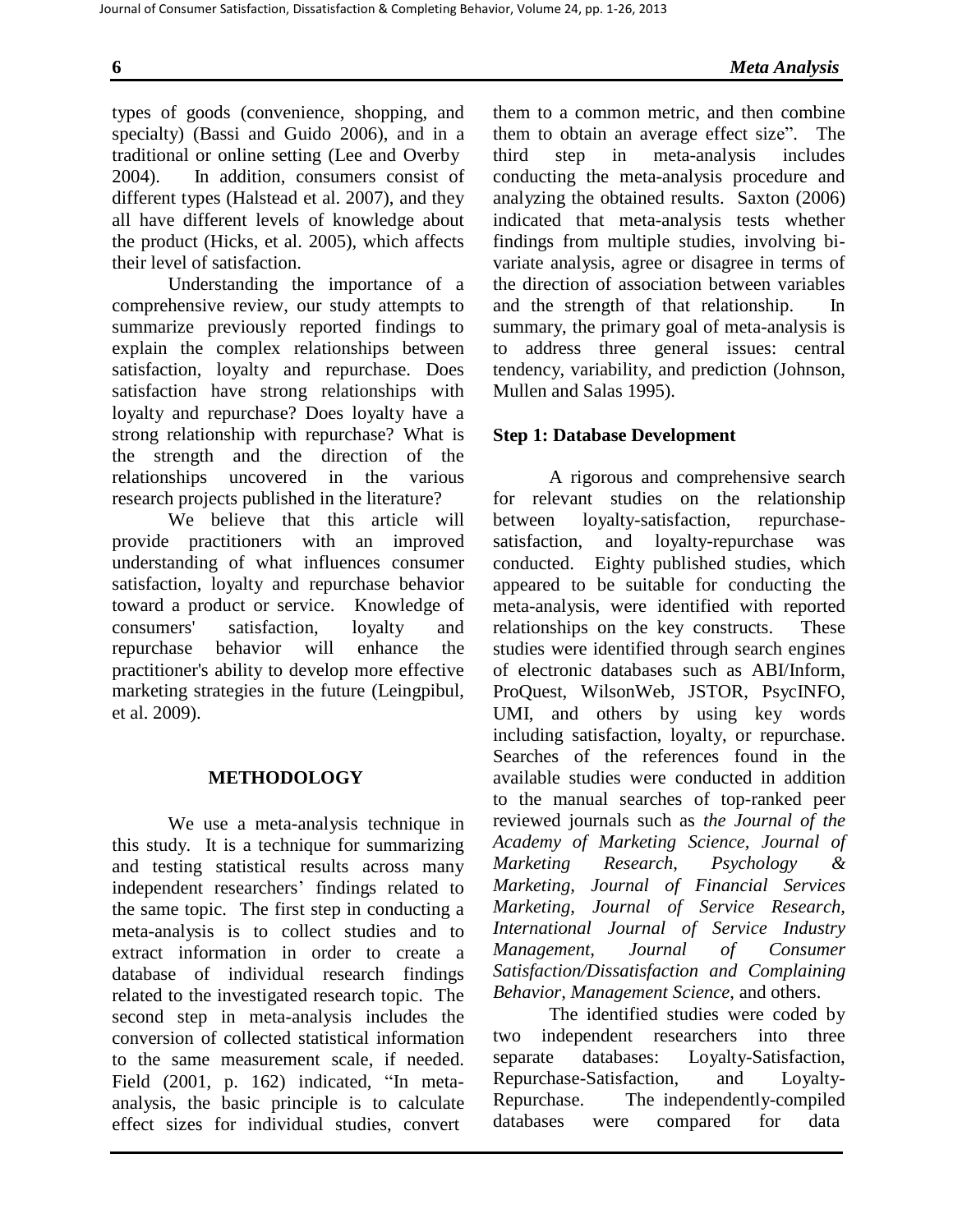discrepancies and corrected. Due to the number of scholars who examined Repurchase Intent separately from Repurchase, the Repurchase-Satisfaction database was further divided into two: Repurchase-Satisfaction and Repurchase

Intent-Satisfaction (see Table 1). Industries included large and small corporations, retail, banking, e-commerce, hotel, restaurants, cosmetics, recreational facilities, media, insurance, automotive, transportation, and others.

# **Table 1**

# **Database Characteristics**

|    | (Correlations) | of Subjects                        |
|----|----------------|------------------------------------|
| 32 | 82             | 153,150                            |
| 6  | 11             | 13,098                             |
| 19 | 59             | 1,640,056                          |
| 4  |                | 2,172                              |
|    |                | Number of Studies Reported Results |

Not all identified studies were included in the database. Nineteen studies with incomplete information, studies with fewer than 20 subjects and studies with statistical measurements which could not be converted to the desired statistics were excluded from the database after additional review. The summary of the studies included in the meta-analysis is provided in Appendix A.

# **Step 2: The Conversion**

F-distribution values, t-distribution values, or chi-squares with their corresponding degrees of freedom were converted to Pearson product-moment correlation coefficients. Not all statistical measurements could be converted to the desired statistics due to a lack of information available in the studies; therefore, several studies were excluded from the database. A few studies conducted two or more analyses under different conditions and reported more

than one correlation coefficient. Therefore, the number of selected studies does not correspond exactly to the number of obtained correlation coefficients.

# **Step 3: Method of Analysis**

Three constructs (loyalty, repurchase/repurchase intent, and satisfaction) were examined. The suggested sample size within individual studies should be at least 20 subjects (Ankem 2005; Hunter and Schmidt 2004; Saxton 2006).

Our research employed the Hunter and Schmidt (1990) meta-analytical approach and the Hunter and Schmidt software package for computations. This method weights individual correlations by the sample size and assumes that the correlations entered are independent. If this assumption is violated, it would not affect the calculated mean, but would cause an inaccurate calculation of the sampling error variance. Therefore, it could lead to possible distortions in significance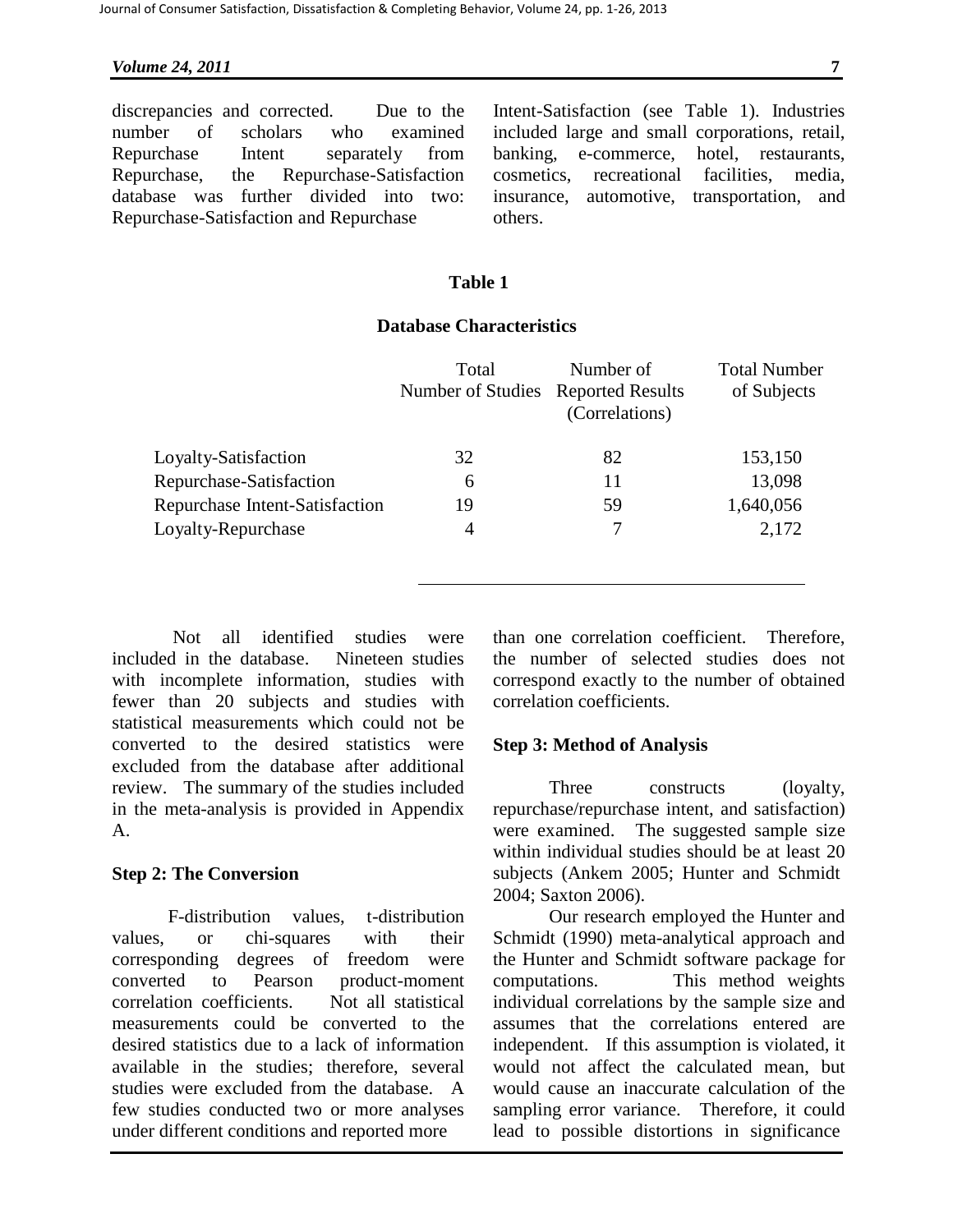Journal of Consumer Satisfaction, Dissatisfaction & Completing Behavior, Volume 24, pp. 1-26, 2013

testing (Sundaramurthy, Rhoades and intervals. The moderator analyses were Rechner 2005). After the calculation of the mean weighted correlation across all studies, the standard deviation of the observed correlations was used to estimate the variability in the relationship. The sampling error, reliability of individual studies, and range restrictions contributed to estimate the true variability around the population correlation (Sundaramurthy, et al. 2005).

After all studies' individual effect sizes are calculated, these are combined to obtain an average or pooled effect size, which is a more precise indicator of the strength of the relationship between two variables across studies than the effect size of a single study (Ankem 2005). In the calculation of the pooled effect size, the individual effect sizes are weighted by sample size within each study to give more weight to the results of those studies with larger sample sizes. "Upon calculation of the aggregate effect size, significance in meta-analysis is generally gauged by computing 95% confidence intervals around the average effect size" (Ankem 2005, p.164).

# *Moderator Analyses*

Hunter and Schmidt (1990) recommended conducting moderator analyses if the 90% credibility interval surrounding the mean corrected correlation includes zero, or if the study artifacts do not account for more than 75% of the variance across studies. Moderator analyses can provide additional insights into the research relationships and help in further refining the strength of those relationships. The employed technique weights individual correlations by the sample size and assumes that the correlations entered are independent (Hunter and Schmidt 1990). The variability in the relationship between studied variables was estimated by using the standard deviation of observed correlation (Sundaramurthy, et al. 2005). The statistical significance was assessed with a 95% confidence and 90% credibility

conducted to further investigate the relationships between the researched constructs.

Moderator variables are additional independent factors that can influence the relationship between the researched constructs (Hair, Black, Babin and Anderson 2009). The presence of moderator variables indicates that there may be more than one population involved. The variance in the effect sizes and the credibility intervals indicate whether moderators might be present. If the credibility or confidence intervals surrounding the mean corrected correlation include zero, then the mean corrected effect size is probably the mean of several subpopulations identified by the operation of moderators (Hunter and Schmidt 1990; Sundaramurthy, et al. 2005; Whitener 1990). In case the moderator is present, the population should be broken down into subpopulations. "If the effect size is the mean of several population parameters, or subpopulations identified by the operation of moderators, then the variance in observed effect sizes is due to both true variance in effect sizes and variance due to sampling error" (Whitener 1990, p. 316).

The collected studies used for the meta-analysis represent consumer samples from around the world. Jones, et al. (2010) reported that culture moderates the consumer shopping values and affects shopper satisfaction. One of the reasons, they explained, is that American consumers conduct their shopping activities in an advanced retail setting with a variety of goods, which is not the case in some other countries. Therefore, the geographic area of the collected samples was used as one of the moderators.

Marketing researchers usually investigate two types of customer satisfaction: product satisfaction and service satisfaction (Yoshida and James 2010). The differences between products and services have received much attention in academia. Products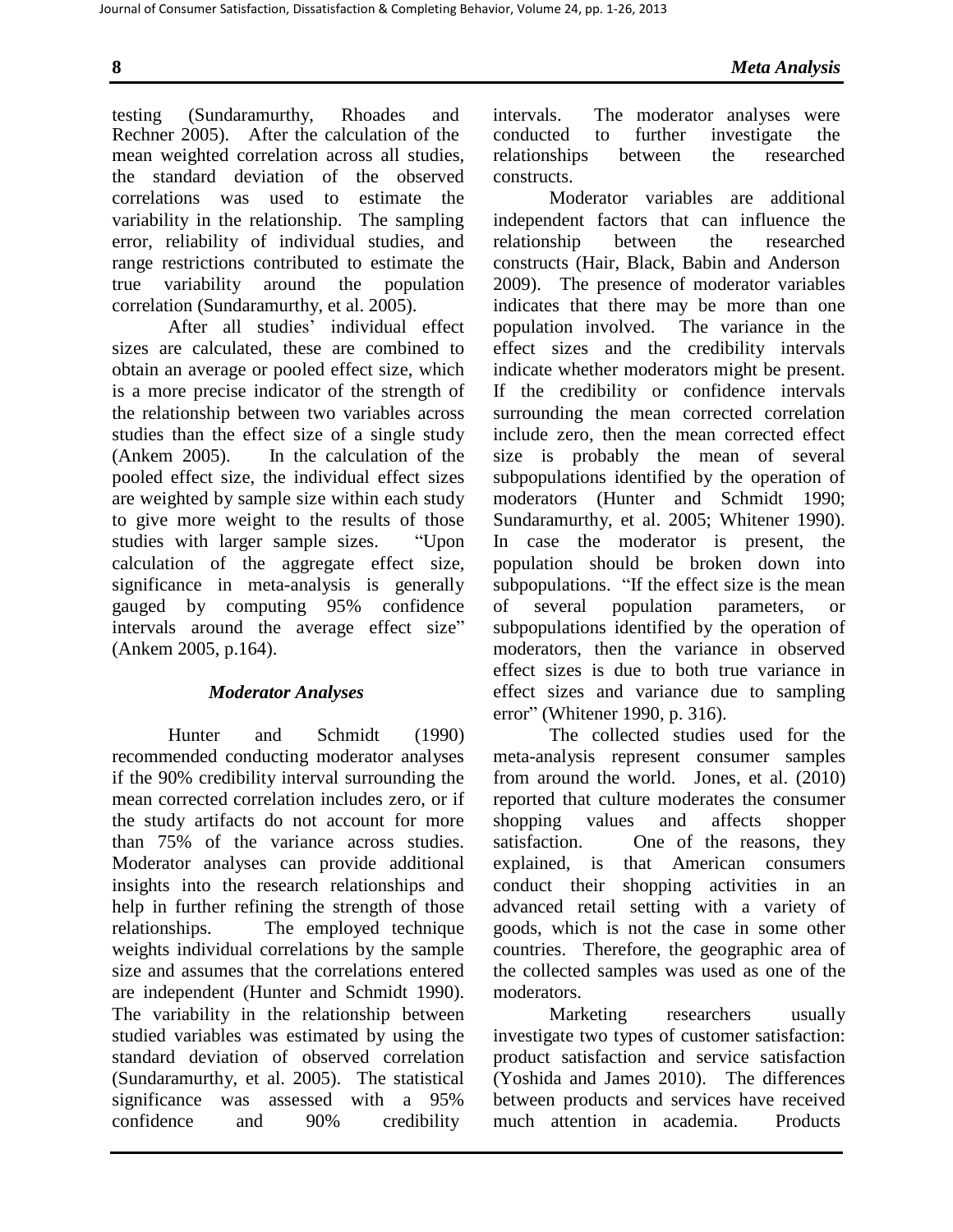outperform services in several categories including satisfaction and perceived quality (Edvardsson, et al. 2000). Consumers could be satisfied with the product performance but dissatisfied with the service components such as sales or pre- or post- purchase services. Therefore, these categories (product and service) were investigated as another moderator of the loyalty-repurchasesatisfaction relations.

Piercy (2010) suggested that businessto-business (B2B) companies might have different requirements and responses to customers and different market pressures for higher service and investments, as opposed to business-to-consumer companies (B2C). B2B management place a large focus on involvement by aligning sales operations with strategic direction, intelligence, integration of cross-functional relationships, internal marketing and infrastructure (Piercy, 2010). Those managerial emphases will be different for B2C companies due to the nature of the business. Therefore, the business setting was included as third moderator for the studied constructs.

Moderator analyses were conducted by dividing the total sample into three main sub-groups based on the specific factors, which were identified through the literature review and the compiled databases (Sundaramurthy, et al. 2005). Separate analyses for the identified factor were conducted for each sub-group:

> 1. The geographic area of the collected sample (North America, Europe, and Other)

- 2. The category (Product and Service)
- 3. The business setting (B2B and B2C).

Due to the small number of identified studies conducted in the B2B setting, the B2B moderator was subsequently eliminated.

The Hunter and Schmidt (1990) software package was utilized to compute the following statistics: the total sample size; correlations (observed and corrected); standard deviations (observed, residual, and corrected); and the percent of variance attributed to the sampling error.

### **RESULTS**

### **Loyalty-Satisfaction**

The results of the Loyalty-Satisfaction meta-analysis are displayed next in Table 2. The mean observed correlation between loyalty and satisfaction was 0.54. The sampling error accounted only for 1.02% of the observed variance, indicating the presence of moderator variables. The finding of statistical significance at the 95% confidence level indicated that loyalty and satisfaction correlations fall within a 0.23-0.85 interval. Neither the credibility interval nor the confidence interval included zero, which indicates that the observed relationship is consistently positive.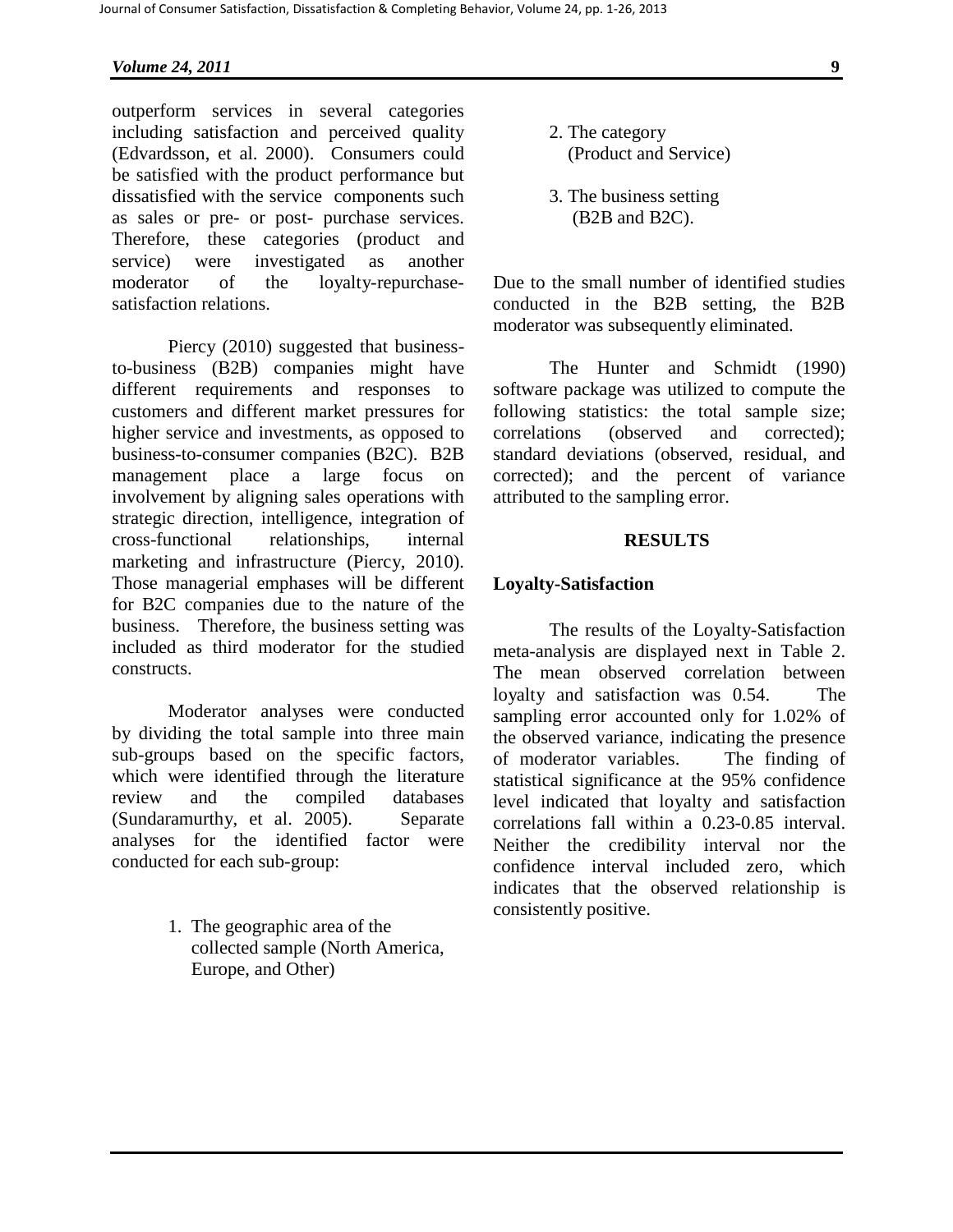# **Table 2**

|                              |                   | Moderators:      |        |       | Moderators: |         |
|------------------------------|-------------------|------------------|--------|-------|-------------|---------|
| Measure                      | Meta-<br>Analysis | North<br>America | Europe | Other | Product     | Service |
| Sample size                  | 153,150           | 125,655          | 22,488 | 5,007 | 7,642       | 145,504 |
| Number of correlations       | 82                | 31               | 36     | 15    | 15          | 67      |
| Observed correlation         | 0.54              | 0.51             | 0.41   | 0.6   | 0.47        | 0.55    |
| Observed SD                  | 0.16              | 0.21             | 0.17   | 0.15  | 0.17        | 0.16    |
| %Variance attributable to SE | 1.02%             | 0.30%            | 3.63%  | 5.86% | 4.12%       | 0.88%   |
| SD residual                  | 0.16              | 0.21             | 0.17   | 0.14  | 0.17        | 0.1592  |
| Corrected correlation        | 0.54              | 0.51             | 0.41   | 0.6   | 0.47        | 0.5476  |
| SD of corrected r            | 0.16              | 0.2              | 0.17   | 0.14  | 0.17        | 0.1573  |

### **Loyalty-Satisfaction Meta-Analysis and Moderator Analyses**

Moderator analyses were conducted to further clarify the strength of the loyaltysatisfaction relationship. Moderator analyses were conducted on two identified factors: the geographic area of the collected sample (North America, Europe, and Other) and the category (product and service) (see Table 2). "Other" factor included Australia, Cyprus, South-Africa, Hong Kong, Korea, and Malaysia. The majority of the sample was collected in the B2C setting (82 versus 3). As such, the B2B moderator was not investigated, and the results of the B2C setting are assumed to be similar to the already-obtained loyalty-satisfaction metaanalysis results.

The results indicate that the strongest relationship between loyalty and satisfaction is displayed by the "Service" factor, with mean correlation of 0.55. The large percentage of unexplained variances for the geographic area factor might indicate the

possible presence of additional factors moderating the observed results.

The finding of a statistical significance at the 95% confidence level for the Geographic Area moderators indicated that loyalty and satisfaction correlations for the North America factor fall within a 0.11-0.92 interval; Europe falls within a 0.08-0.74 interval; and the "Other" factor falls within a 0.32-0.87 interval. The finding of statistical significance at the 95% confidence level for the Category factor indicates that loyalty and satisfaction correlations fall within a 0.15- 0.80 interval for the product category, and within a 0.24-0.86 interval for the service category. Neither the credibility interval nor the confidence interval for all the conducted moderator analyses include zero, which indicates that the observed relationships between loyalty and satisfaction are consistently positive for those 5 moderators.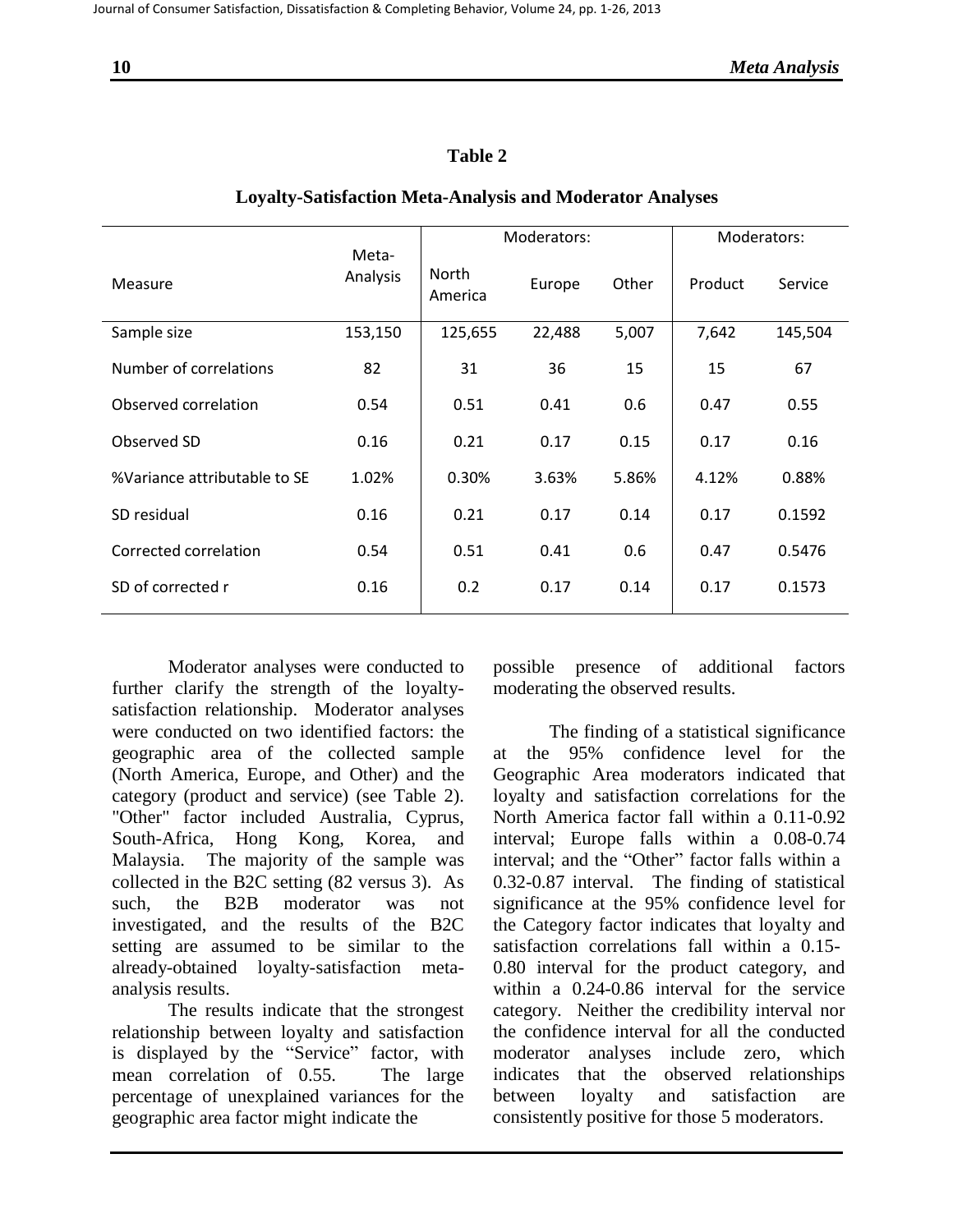# **Repurchase-Satisfaction**

Results of the meta-analysis for repurchase and satisfaction are displayed in the Table 3.

# **Table 3**

# **Repurchase-Satisfaction Meta-Analysis and Moderator Analyses**

|                               |                   | Moderators:      |        | Moderators: |                |
|-------------------------------|-------------------|------------------|--------|-------------|----------------|
| Measure                       | Meta-<br>Analysis | North<br>America | Europe | Product     | Service        |
| Sample size                   | 13,098            | 2,115            | 5,917  | 4,940       | 3,092          |
| Number of correlations        | 11                | 3                | 7      | 6           | $\overline{4}$ |
| Observed correlation          | 0.56              | 0.11             | 0.4    | 0.34        | 0.3            |
| Observed SD                   | 0.35              | 0.11             | 0.2    | 0.03        | 0.29           |
| % Variance attributable to SE | 0.32%             | 11.26%           | 2.13%  | 3.47%       | 1.33%          |
| SD residual                   | 0.35              | 0.11             | 0.2    | 0.16        | 0.28           |
| Corrected correlation         | 0.56              | 0.11             | 0.4    | 0.34        | 0.3            |
| SD of corrected r             | 0.34              | 0.11             | 0.2    | 0.16        | 0.3            |

The mean correlation between repurchase and satisfaction is 0.56. The percentage of observed variance attributed to the sampling error is 0.32%, which indicates the presence of moderator variables. The 95% confidence and the 90% credibility intervals for the repurchase-satisfaction relationship did include zero. The finding of statistical significance at the 95% confidence level indicates that there is a 5% chance that no relationship between the repurchase and satisfaction exists. A small sample size of 11 correlations resulted in a large standard deviation, which makes the confidence interval so wide that it includes zero. No negative correlations were observed in the raw data. Therefore, it is reasonable to assume that any relationship that exists is positive.

Moderator analyses were conducted to further clarify the strength of the researched repurchase-satisfaction relationship (Table 3). Moderator analyses were conducted on two factors: the geographic area of the collected sample (North America and Europe); and the category (product and service). There were no samples from other regions. The business setting factor (B2B and B2C) was not examined because all collected studies were conducted in the B2C setting only.

The strongest relationship between repurchase and satisfaction for moderators is displayed by the Europe factor, with a mean correlation of 0.4. The large percentage of unexplained variances for the North America geographic area might indicate the possible presence of additional factors moderating the observed results.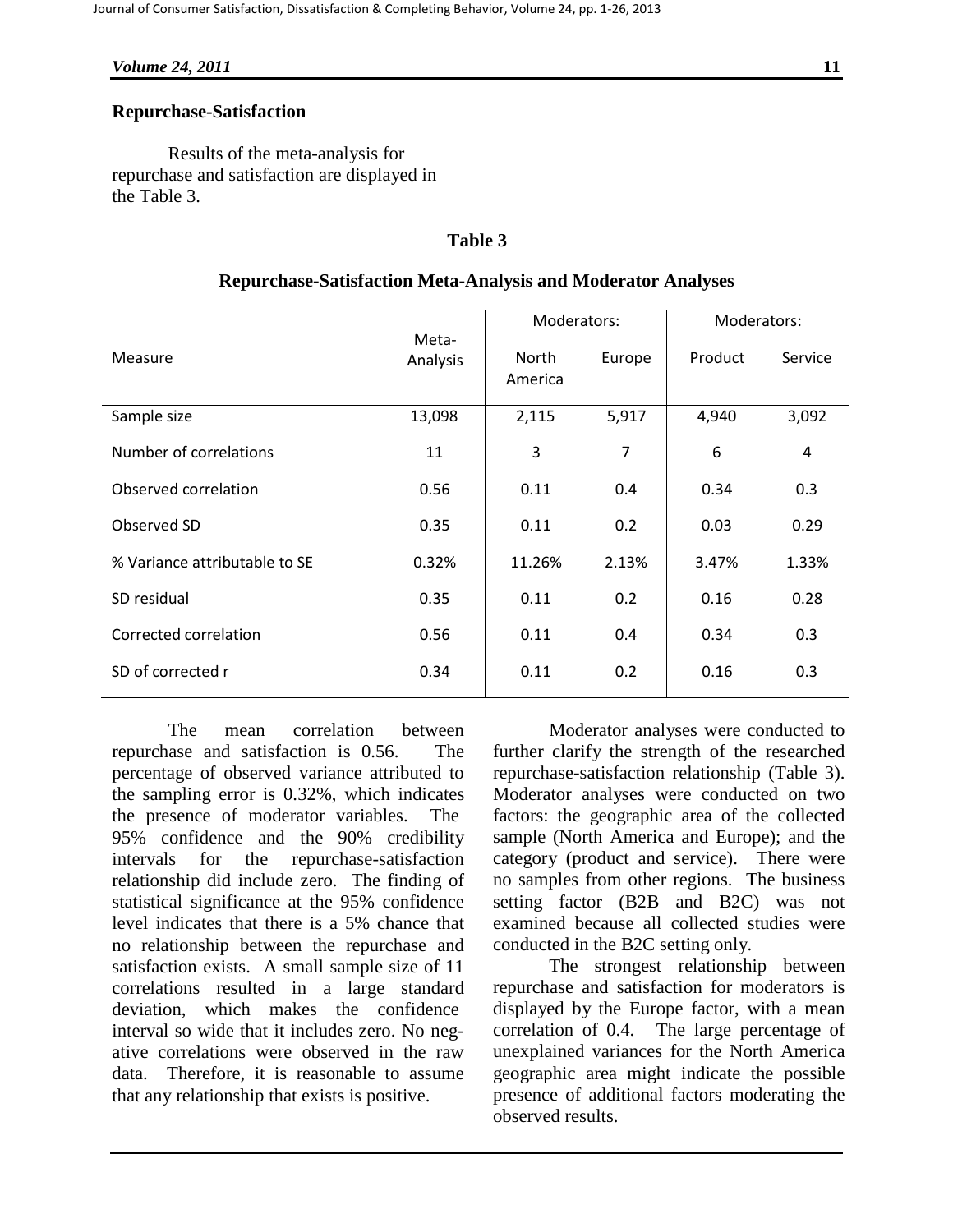The 95% confidence and 90% credibility intervals for the repurchasesatisfaction relationship for the North America factor did include zero. The finding of statistical significance at the 95% confidence level indicated that there is a 5% chance that no relationship between the repurchase and satisfaction researched constructs exists for the North America factor. A small sample size of only three correlations resulted in a large standard deviation, which makes the confidence interval so wide that it includes zero. No negative correlations were observed in the raw data. Therefore, it is reasonable to assume that any relationship that exists is positive.

Neither the credibility interval nor the confidence interval for Europe and Product moderators include zero, which indicates that the observed relationship is consistently positive. The finding of significance at the 95% confidence level indicates that repurchase and satisfaction correlations for Europe fall within a 0.02-0.78 interval.

In contrast, confidence and credibility intervals for the service moderator did include zero. In part, these results might be due to the small samples which make the analysis somewhat unstable. The finding of statistical significance at the 95% confidence level indicates that there is a 5% chance that no relationship between the repurchase and satisfaction researched constructs exists for the service category. A small sample size of only 4 correlations resulted in a large std. deviation, which makes the confidence interval so wide that it includes zero. No negative correlations were observed in the raw data; therefore, any relationship that exists is positive.

# **Repurchase Intent - Satisfaction**

The results of the analysis for repurchase intent and satisfaction are displayed next in Table 4.

| Table 4                                                                    |
|----------------------------------------------------------------------------|
| <b>Repurchase Intent-Satisfaction Meta-Analysis and Moderator Analyses</b> |

|                                  |                   | Moderators:      |       | Moderators: |         | Moderator:      |
|----------------------------------|-------------------|------------------|-------|-------------|---------|-----------------|
| Measure                          | Meta-<br>Analysis | North<br>America | Asia  | Product     | Service | B <sub>2C</sub> |
| Sample size                      | 1,640,056         | 1,610,189        | 6,848 | 1,607,438   | 32,618  | 1,636,989       |
| Number of correlations           | 59                | 40               | 16    | 29          | 30      | 46              |
| Observed correlation             | 0.63              | 0.64             | 0.51  | 0.63        | 0.48    | 0.63            |
| Observed SD                      | 0.04              | 0.04             | 0.17  | 0.03        | 0.12    | 0.04            |
| % Variance attributable<br>to SE | 0.67%             | 0.72%            | 4.46% | 0.56%       | 3.57%   | 0.59%           |
| SD residual                      | 0.04              | 0.04             | 0.17  | 0.03        | 0.12    | 0.04            |
| Corrected correlation            | 0.63              | 0.64             | 0.51  | 0.64        | 0.48    | 0.63            |
| SD of corrected r                | 0.04              | 0.04             | 0.16  | 0.04        | 0.12    | 0.04            |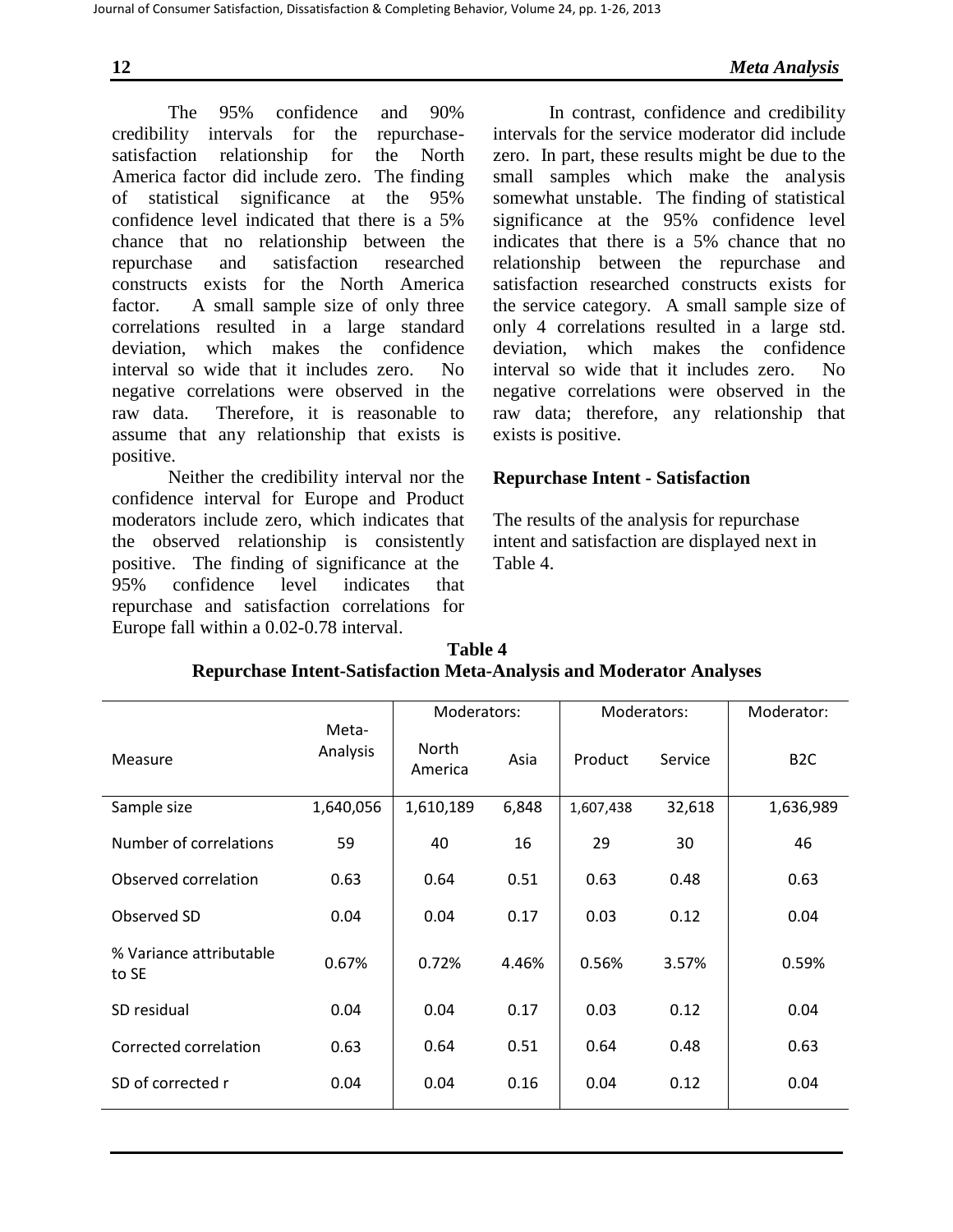The mean correlation between repurchase intent and satisfaction was 0.63, which is significant and strong. The percent of the observed variance attributable to the sampling error was 0.67%, which indicates that there are other factors moderating the observed results. The repurchase intentsatisfaction relationship is consistently positive as indicated by the credibility interval and the confidence interval, which did not include zero. The finding of significance at the 95% confidence level indicates that repurchase intent and satisfaction correlations fall within a 0.55-0.72 interval. The satisfaction construct is clearly a strong, positive indicator of repurchase intent.

To further investigate this relationship (Table 4), moderator analyses were conducted on three factors: the geographic area of the collected sample (North America and Asia); the category (product and service); and the business setting (B2B and B2C). Once again, due to the small sample size in of the B2B category (3,434), this category was eliminated from the analysis. No samples from European countries were presented. The

strongest relationship between repurchase intent and satisfaction moderators is displayed by the North America factor, with mean correlation of 0.64. The finding of statistical significance at the 95% confidence level indicates that repurchase intent and satisfaction correlations for North America fall within a 0.57-0.70 interval, and within a 0.19-0.83 interval for Asia. Neither the credibility interval nor the confidence interval include zero for both geographic areas, indicating that the observed relationship is consistently positive.

Most studies in the product category were conducted in the auto industry. The finding of statistical significance at the 95% confidence level indicates that repurchase intent and satisfaction correlations for the product category fall within a 0.57-0.70 interval, and within a 0.24-0.71 interval for the service category. Neither the credibility interval nor the confidence interval include zero, which indicates that the observed relationship is consistently positive.

| Measure                       | Meta-Analysis  |
|-------------------------------|----------------|
| Sample size                   | 2,172          |
| Number of correlations        | $\overline{7}$ |
| Observed correlation          | 0.71           |
| Observed SD                   | 0.11           |
| % Variance attributable to SE | 6.61%          |
| SD residual                   | 0.11           |
| Corrected correlation         | 0.71           |
| SD of corrected r             | 0.11           |

**Table 5 Loyalty-Repurchase/Repurchase Intent Meta-Analysis**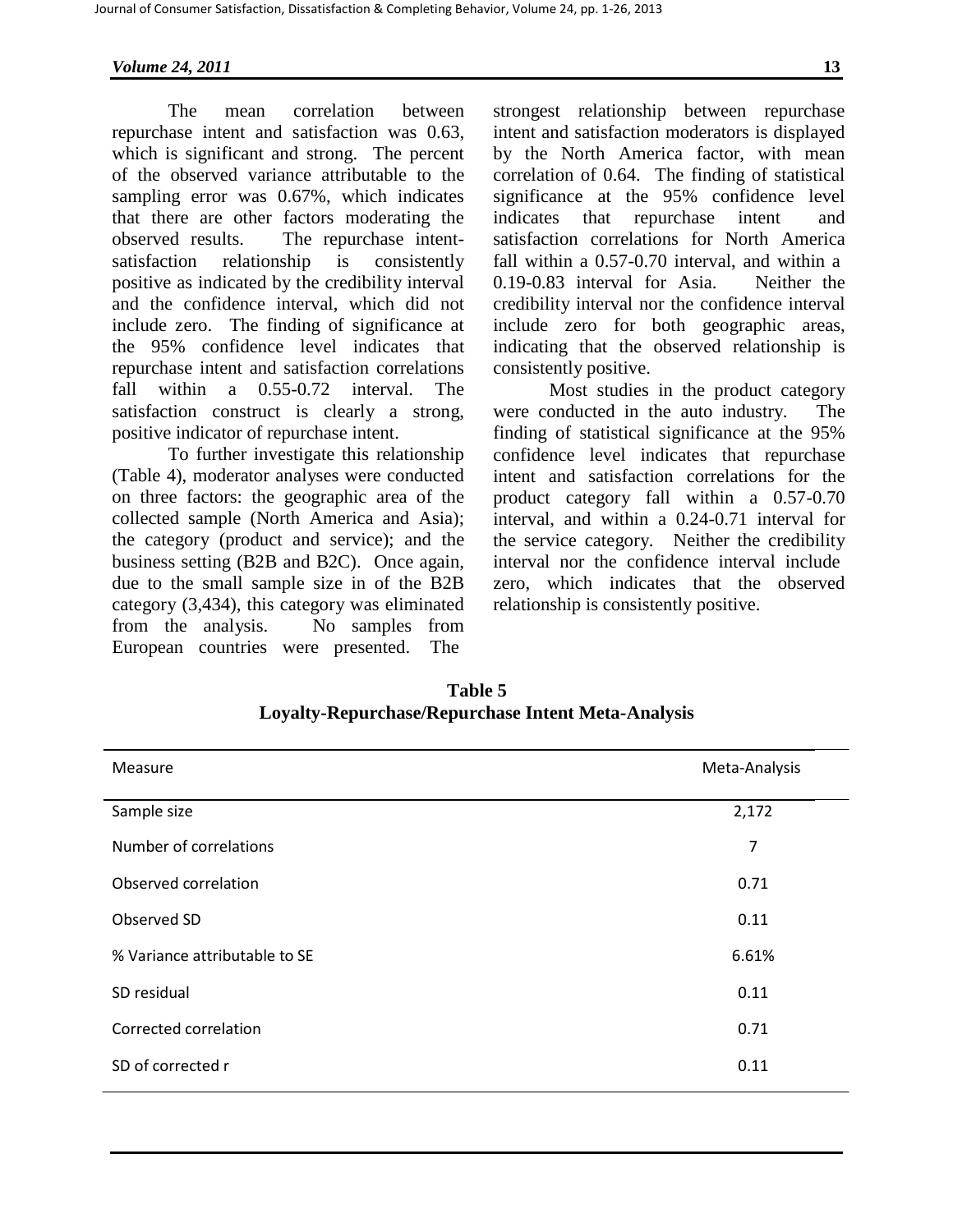# **Loyalty-Repurchase/Repurchase Intent**

The results of the conducted Loyalty-Repurchase/Repurchase Intent meta-analysis are displayed in Table 5

The mean correlation between loyalty and satisfaction is 0.71. The sampling error accounts for a 6.61% of the observed variance. Neither the credibility interval nor the confidence interval includes zero, which indicates that the observed relationship is consistently positive. The finding of statistical significance at the 95% confidence level indicates that loyalty and repurchase/ repurchase intent correlations fall within a 0.50-0.91 interval.

### **DISCUSSION**

While satisfaction has been a widely researched topic in the marketing literature, the number of studies that actually met the criteria of meta-analysis (reported statistics of

a relationship between satisfaction-loyaltyrepurchase) was surprisingly small. Most of the identified studies focused on the relationship between satisfaction and loyalty. Olsen (2002) was correct in that despite the common view that satisfaction is linked to repurchase, few empirical studies can be found that relate satisfaction to actual repurchase behavior. From a firm's perspective, this aspect is critical. The purpose of a meta-analysis is to provide a quantitative review of the strength and direction of a set of relationships, in this case between satisfaction-loyalty-repurchase. The moderator analyses further investigate the research constructs and help to identify additional areas that may need to be explored.

The summary of the observed correlations for the researched constructs is presented in Table 6.

### **Table 6**

|                         |                   |                         | Moderators: |       |         | Moderators:       | Moderator:       |
|-------------------------|-------------------|-------------------------|-------------|-------|---------|-------------------|------------------|
| Constructs              | Meta-<br>Analysis | <b>North</b><br>America | Europe      | Other | Product | Service           | B <sub>2</sub> C |
| Loyalty-Satisfaction    | 0.54              | 0.51                    | 0.41        | 0.6   | 0.47    | 0.55              | 0.54             |
| Repurchase-Satisfaction | 0.56 <sup>1</sup> | 0.11 <sup>1</sup>       | 0.4         | n/a   | 0.34    | 0.30 <sup>1</sup> | 0.56             |
| Rep Intent-Satisfaction | 0.63              | 0.64                    | n/a         | 0.51  | 0.64    | 0.48              | 0.63             |
| Loyalty-Rep/Rep Intent  | 0.71              |                         |             |       |         |                   |                  |

# **The Observed Correlations**

<sup>1</sup> Confidence intervals include zero

In both the meta-analysis and the five moderator analyses, loyalty and satisfaction reveal strong positive relationships. The strongest relationship between loyalty and satisfaction appears to be within the "Other"

geographic region factor (0.60), followed by the "Service" moderator (0.55). The results confirmed the view that satisfied consumers do display loyalty. This is an important point for practitioners.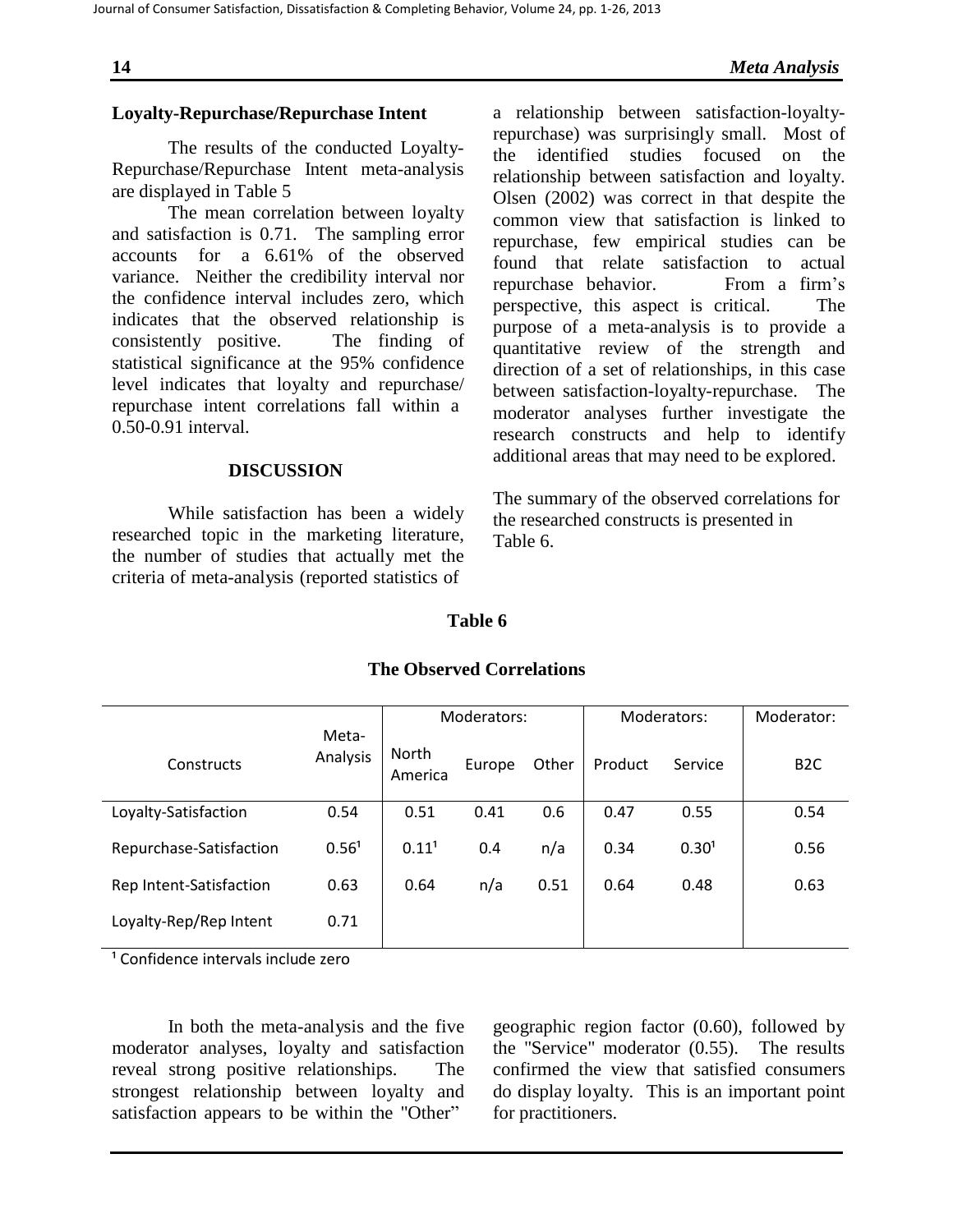The repurchase and satisfaction constructs display a complicated relationship. The correlation coefficient for the overall meta-analysis is 0.56. However, the 95% confidence interval and 90% credibility interval include zero, indicating that there is a small likelihood that those constructs are not related at all. The small sample size collected for the meta-analysis (11) resulted in a large standard deviation, which makes the confidence intervals wide enough to include zero. The moderator analyses for North-America and the Service factors displayed at the 95% confidence interval also included zero. The collected sample sizes were 3 and 4 respectively, which resulted in large confidence intervals. The obtained results for the repurchase-satisfaction relationship confirmed Szymanski and Henard's (2001) observation about the failure of satisfaction to explain repurchase behavior. Satisfaction is a multifaceted construct; therefore, some aspects of satisfaction are more predictive of repurchase than others.

The meta-analysis and the moderator analyses indicate that repurchase intent and satisfaction display strong positive relationships. Generally, satisfied customers do show a strong intent to repurchase. This is another important point for practitioners.

The difference between repurchase intent and repurchase and satisfaction relationships could be explained by the large sample size for repurchase/repurchase intentsatisfaction studies that came from the U.S. auto industry, which represents the sale of expensive items (cars). Therefore, consumers' actual behavior could be heavily affected by auto deals and rebate offers. For example, consumers could be satisfied with one car make but due to a promotion might actually purchase another make.

Both the meta-analysis and the moderator analyses indicate that loyalty and repurchase/repurchase intent indicate the strongest positive relationship (0.71) of all the relationships studied. These results confirmed the view that loyalty and the

repurchase/repurchase intent constructs are positively linked.

### **RESEARCH LIMITATIONS**

This study has several limitations. First, meta-analysis studies were collected from peer-reviewed publications by using internet search engines, manual searches, and other references. This research did not include studies that partially reported needed statistics, or statistics that cannot be converted to correlation coefficients. No unpublished work was identified or included in the study either. Second, the moderator analyses were conducted only on three identified criteria: geographic region of the collected sample; the category (product and service); and the business setting (B2C). Third, small sample sizes were collected for the repurchasesatisfaction meta-analysis (11), repurchasesatisfaction moderator analyses for North America (3) and Service (4) factors.

This resulted in large standard deviations, which made confidence intervals wide enough to include zero. Additional research needs to be done in the repurchasesatisfaction area perhaps by looking at the size of the purchase.

### **IMPLICATIONS OF THE STUDY**

Most of the identified studies were collected in the area of loyalty-satisfaction, which displayed strong and moderately strong relationships with the strongest occurring for the Service moderator (see Table 6). While the direct relationship between loyalty and customer satisfaction has been shown to be complex and asymmetric (Yu and Dean 2001), our meta-analysis confirmed that a relatively strong correlation exists between these concepts. In fact, it would seem counterintuitive to suggest that dissatisfied customers would remain loyal. The critical question for firms, however, is "Does satisfaction lead to repurchase?" Here the answer is clouded by two issues.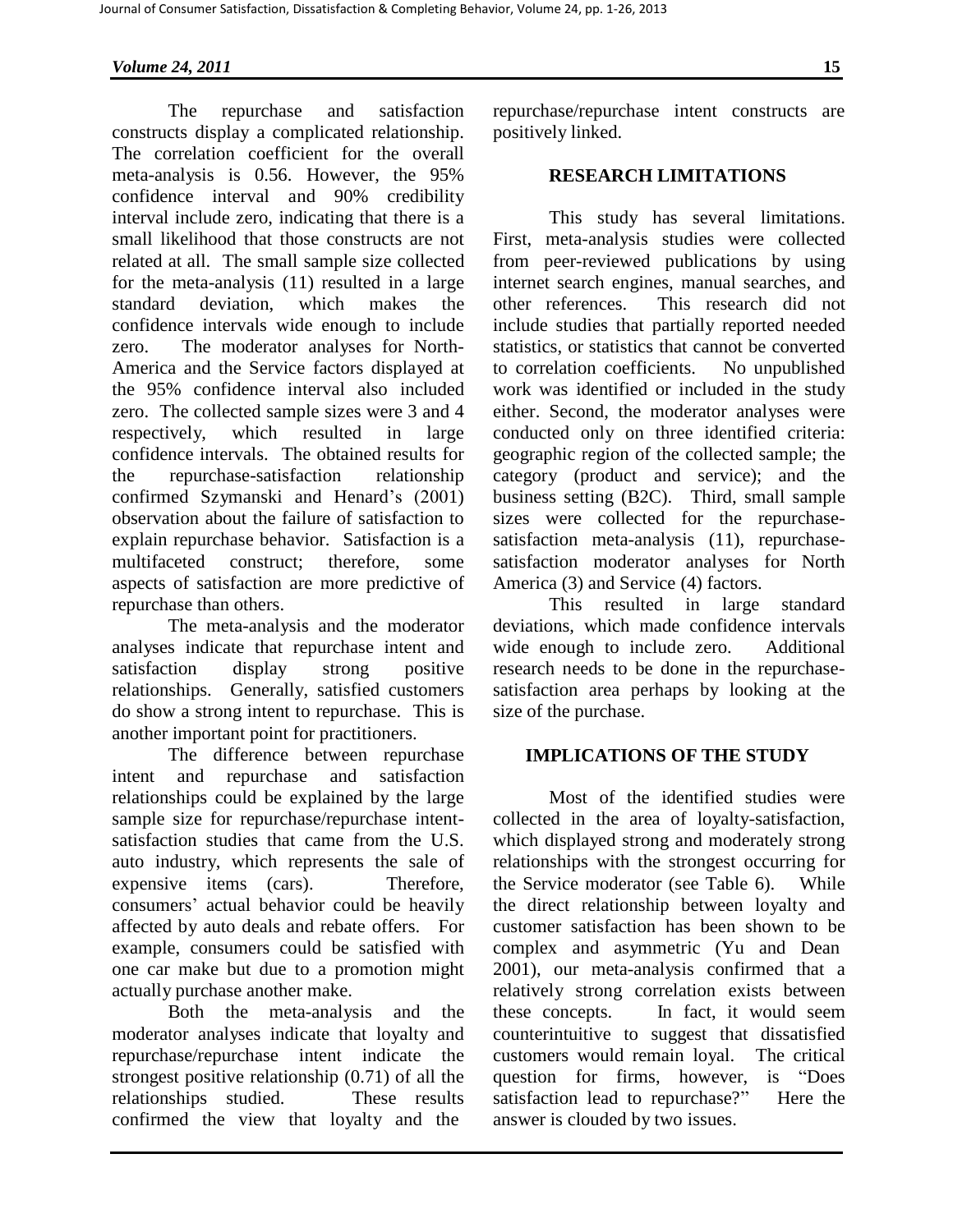First, most of the studies identified examined satisfaction and repurchase intent, not actual repurchase, and the number of studies looking at the relationship between intent and repurchase is too small to draw conclusions about the strength of this relationship. If highly satisfied customers are likely to make future purchases (Zeithaml et al. 1996) and if it is cheaper to retain existing customers than attract new customers (Yu and Dean 2001), then this final link in the chain (satisfaction to loyalty to intent to repurchase) is an important one. This is consistent with Mittal and Kamakura's (2001) observation that the relationship between satisfaction and repurchase is more complicated, can result in no correlation, and can be moderated by several factors. The relationship between customer satisfaction and repurchase is assumed to be positive, but vary between products, industries, and situations (Olsen, et al. 2005).

Second, research is not clear on when less-than-satisfied customers might repurchase. Lack of competition or lack of knowledge about alternatives or switching barriers can all lead less-than-satisfied customers to repurchase. In these situations, the firm needs to understand when improving satisfaction will actually increase sales. While this study confirmed strong positive relationships between loyalty and repurchase/repurchase intent, the strongest among all conducted analyses, the issue of relatively few studies in this area remains.

Consumers' geographic location, product vs. service companies, and the business setting should be taken into account when developing marketing strategies. Jones et al. (2010) highlighted the importance of culture, which moderates the consumer shopping values. Among the product/service moderators, the strongest link was found between repurchase intent and satisfaction for the product category, followed by the loyaltysatisfaction link for the service category. The difference could be explained in that product manufacturing creates inventory, however,

services are only produced when needed. The research finding is consistent with the Edvardsson et al. (2000) observation that companies working with physical products do not make money on loyalty per se but rather they make money on customer satisfaction. Service companies attempt to foster consumer loyalty by offering them loyalty programs such as frequent flyer miles for airlines.

The overall research results support the view that while the loyalty-satisfactionrepurchase intent link is straight forward, the satisfaction and repurchase link might not be. Customer loyalty, satisfaction and repurchase are strong indicators of how people will act in the future, and if customers will actually return to the same company again (Edvardsson et al. 2000). This study aids academicians and practitioners to develop more effective organizational strategies, which should lead to better positioning in order to achieve overall competitive advantages (Leingpibul et al. 2009).

### **CONCLUSION**

Many studies independently examined different combinations of relationships and the present research synthesizes previously reported findings. Despite the reported mixed results on loyalty-repurchase-satisfaction relationships collected from a large number of published empirical studies, the meta-analysis findings suggest that strong positive relationships exist between the researched constructs. However, these relationships are also moderated by different factors, including the collected samples' geographic regions, the category (products versus service), and the business setting. Overall, loyalty is positively linked to repurchase and satisfaction, while satisfaction is positively linked to repurchase intention.

The meta-analysis contributes to the growing knowledge of the relationships between loyalty, repurchase, and satisfaction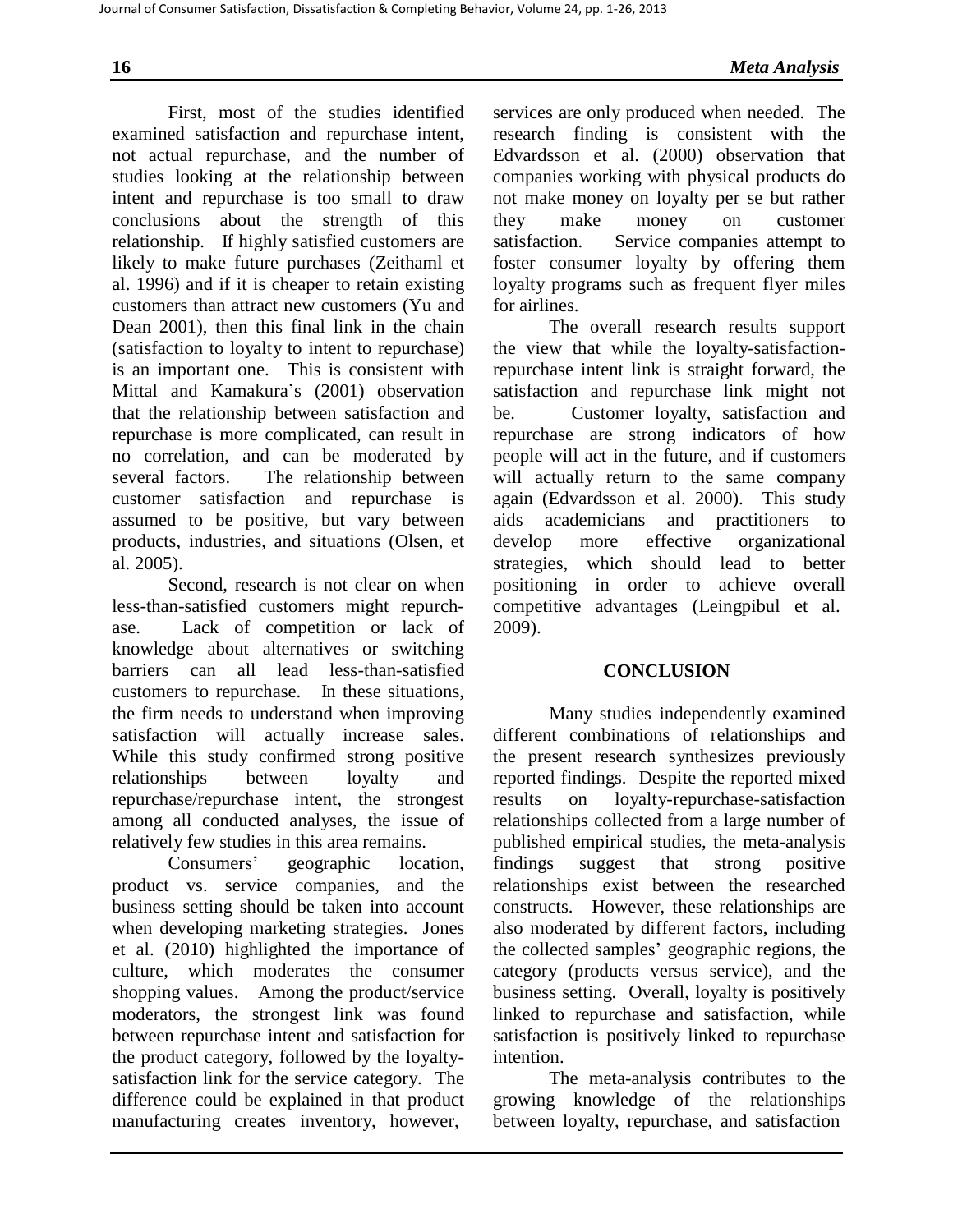by assessing the current state of the empirical research on those three variables using metaanalysis. This research addressed the existing gap in the literature, and attempted to resolve the existing mixed views on the studied concepts.

This research is important to academicians as well as practitioners. First, while many studies independently examined different combinations of relationships between loyalty, repurchase, and satisfaction, this research synthesized the previously reported findings. The meta-analytical technique identified the true relationships between the studied variables and their directions. This study provides value to managers dealing with consumer satisfaction, loyalty, and repurchase by presenting a detailed overview of those three concepts, and the relationships between them. Despite some of these relationships not being very straight forward, and affected by many internal and external factors, as the literature review suggests, the overall picture reveals the positive link between loyalty, repurchase intent, and satisfaction. The nature of the industry, company size, and situational factors largely affect consumers' loyalty, satisfaction, and the repurchase rate.

Managers need to take into consideration many factors before making a decision where to invest and formulate a marketing strategy: either in creating consumer loyalty, increasing consumer satisfaction, increasing repurchase rate, or all three at the same time. Our meta-analysis confirmed that satisfied consumers do display strong loyalty and a higher repurchase intention rate; however, the relationship between satisfaction and actual repurchase rate is more complicated.

### **REFERENCES**

Anderson, Eugene W., Claes Fornell, and Donald R. Lehmann (1994), "Customer satisfaction, market share, and profitability: Findings from Sweden," *Journal of Marketing*, Vol.58 No.3, pp. 53-66.

- Anderson, Eugene W., and Vikas Mittal (2000), "Strengthening the satisfaction-profit chain," *Journal of Service Research*, Vol.3 No.2, pp. 107-120.
- Anderson, Eugene W. and Sullivan, Mary W. (1993)\*, "The antecedents and consequences of customer satisfaction for firms," *Marketing Science*, Vol. 12 No. 2, pp. 125-143.
- Ankem, Kalyani (2005), "Approaches to metaanalysis: A guide for LIS researchers," *Library and Information Science Research*, Vol.27 No.2, pp. 164-176.
- Ashley, Christy and Sajeev Varki (2009), "Loyalty and its influence on complaining behavior and service recovery satisfaction," *Journal of Consumer Satisfaction, Dissatisfaction and Complaining Behavior*, Vol. 22, pp. 21-35.
- Aug, Seigyoung and Michael D. Johnson (2005), "Compatibility effects in evaluations
- of satisfaction and loyalty," *Journal of Economic Psychology*, Vol. 26, pp. 35-57. Bassi,
- Francesca and Gianluigi Guido (2006), "Measuring customer satisfaction: from product performance to consumption experience," *Journal of Consumer Satisfaction, Dissatisfaction and Complaining Behavio*r, Vol. 19, pp. 76-88.
- Bennett, Rebekah and Sharyn Rundle-Thiele (2004), "Consumer satisfaction should not be the only goal," *Journal of Services Marketing*, Vol.18 No.7, pp. 514-523.
- Bloemer, Josée M. M. and Hans D. P. Kasper (1995), "The complex relationship between consumer satisfaction and brand loyalty," *Journal of Economic Psychology*, Vol.16, pp. 311-329.
- Boshoff, Christo (2005)\*, "A re-assessment and refinement of RECOVSAT: an instrument to measure satisfaction with transaction-specific recovery," *Managing Service Quality*, Vol. 15 No. 5, pp. 410-425.
- Butcher, Ken, Sparks, Beverly and O'Callaghan Frances (2001)\*, "Evaluation and relational influences on service loyalty," *International Journal of Service Industry Management*, Vol. 12 No. 4, pp. 310-327.
- Carpenter, Jason M. and Ann Fairhurst (2005)\*, "Consumer shopping value, satisfaction, and loyalty for retail apparel brands," *Journal of Fashion Marketing and Management*, Vol. 9 No.3, pp. 256-269.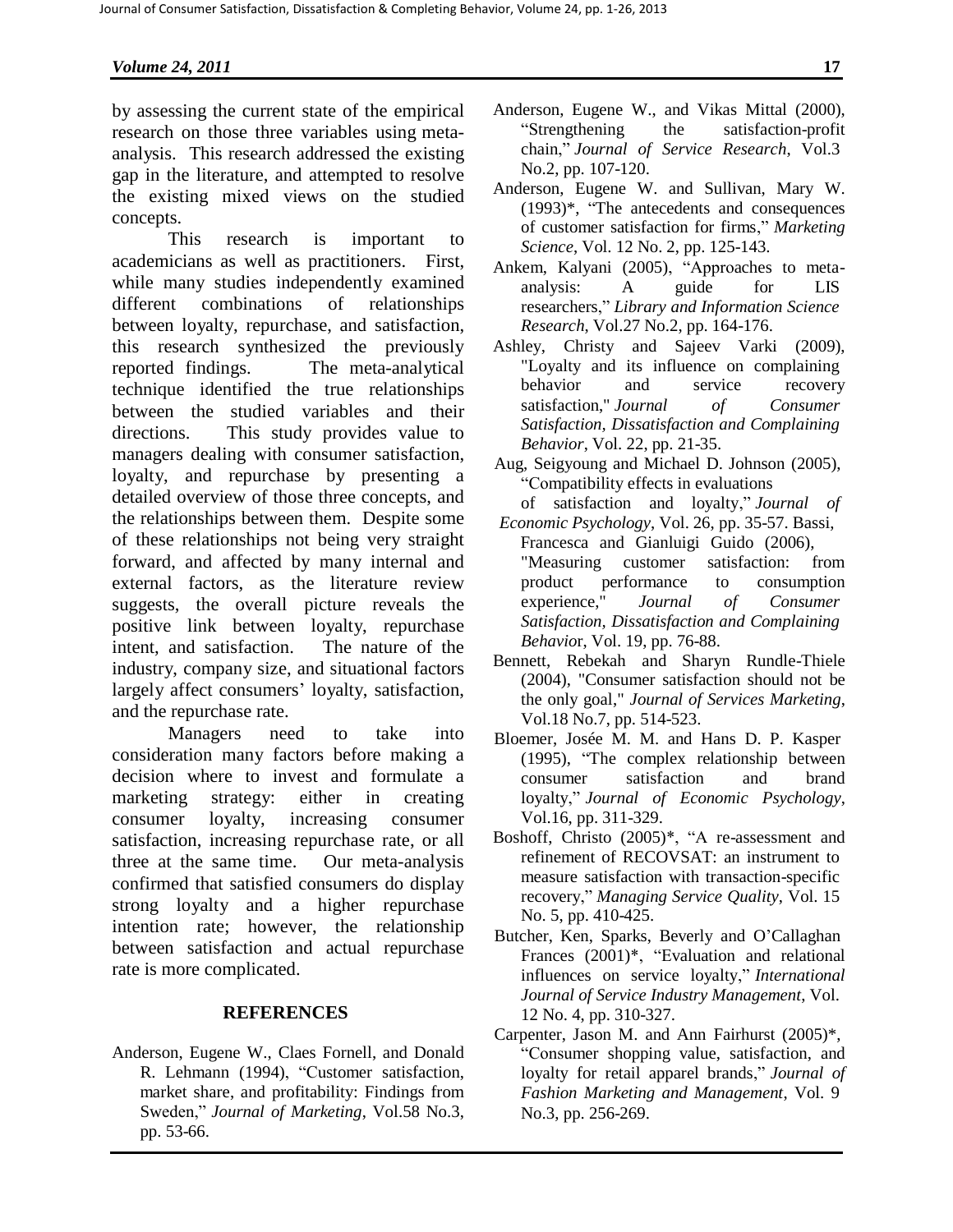- Chow, Clement S. F. and Lida L. Zhang (2008), "Measuring consumer satisfaction and dissatisfaction intensities to identify satisfiers and dissatisfies," *Journal of Consumer Satisfaction, Dissatisfaction and Complaining Behavior*, Vol. 21, pp. 66-79.
- Davidow, Moshe (2003)\*, "Have you heard the world? The effect of word of mouth on perceived justice, satisfaction and repurchase intentions following complaint handling," *Journal of Consumer Satisfaction, Dissatisfaction and Complaining Behavior*, Vol. 16, pp.67-80.
- Deslandes, Derrick D. (2003)\*, "Assessing consumer perceptions of destinations: a necessary first step in the destination branding process," Doctoral dissertation, Florida State University.
- Dick, Alan S. and Kunal Basu (1994)\*, "Customer loyalty: toward an integrated conceptual framework," *Journal of the Academy of Marketing Science*, Vol.22 No.2, pp. 99-113.
- Dixon, Jane, Kerrie Bridson, Jody Evans, and Michael Morrison (2005), "An alternative perspective on relationships, loyalty and future store choice," *The International Review of Retail, Distribution and Consumer Research*, Vol.15 No. 4, pp. 351-374.
- Durvasula, Srinivas, Steven Lysonski, Subhash C. Mehta, and Buck P. Tang (2004)\*, "Forging relationships with services: The antecedents that have an impact on behavioural outcomes in the life insurance industry," *Journal of Financial Services Marketing*, Vol.8 No.4, pp. 314-326.
- Edvardsson, Bo, Michael D. Johnson, Anders Gustafsson and Tore Strandvik (2000)\*, "The effects of satisfaction and loyalty on profits and growth: Products versus services," *Total Quality Management*, Vol.11 No.7, pp. 917- 927.
- Eggert, Andreas and Ulaga, Wolfgang (2002)\*, "Customer perceived value: a substitute for satisfaction in business markets?" *The Journal of Business & Industrial Marketing*, Vol. 17 No. 2/3, pp. 107-118.
- Ehrenberg, Andrew S. C., and Gerald J. Goodhardt (1968), "A comparison of American and British repeat-buying habits," *Journal of Marketing Research*, Vol.5 No.1, pp. 29-33.
- Evans, John P. and James A. Gentry (2003), "Using Tobin's Q ratio to assess the strategy of repurchasing shares," *Finance India*, Vol.17 No.1, pp. 149-163.
- Field, Andy P. (2001), "Meta-Analysis of Correlation Coefficients: A Monte Carlo Comparison of Fixed- and Random-Effects Methods," *Psychological Methods*, Vol.6 No.2, pp. 161-180.
- Floh, Arne and Treiblmaier, Horst (2006)\*, "What keeps the e-banking customer loyal? A multigroup analysis of the moderating role of consumer characteristics on e-loyalty in the financial service industry," *Journal of Electronic Commerce*, Vol. 7 No. 2, pp. 97- 110.
- Fornell, Claes (1992)\*, "A national customer satisfaction barometer: The Swedish experience," *Journal of Marketing*, Vol. 56 No.1, pp. 6-21.
- Fullerton, Gordon (2005)\*, "The impact of brand commitment on loyalty to retail service brands," *Canadian Journal of Administrative Sciences*, Vol.22 No.2, pp. 97-110.
- Guenzi, Paolo and Ottavia Pelloni (2004)\*, "The impact of interpersonal relationships on customer satisfaction and loyalty to the service provider," *International Journal of Service Industry Management*, Vol.15 No.3/4, pp. 365-384.
- Hair, Joseph F., William C. Black, Barry J. Babin and Rolph E. Anderson (2009), *Multivariate Data Analysis* (7th ed.). Prentice Hall: NJ.
- Hallowell, Roger (1996), "The relationships of customer satisfaction, customer loyalty, and profitability: an empirical study, " *International Journal of Service Industry Management*, Vol.7 No.4, pp. 27-42.
- Halstead, Diane, Michael A. Jones and April N. Cox (2007), "Satisfaction theory and the disadvantaged consumer," *Journal of Consumer Satisfaction, Dissatisfaction and Complaining Behavior*, Vol. 20, pp. 15-35.
- Harris, Kendra L. (2003)\*, "Justice Theory in online and offline complaint satisfaction: an empirical study," Doctoral dissertation, The George Washington University.
- Harris, Lloyd C. and Goode, Mark M.H. (2004)\*, "The four levels of loyalty and the pivotal role of trust: a study of online service dynamics," *Journal of Retailing*, Vol. 80 No. 2, pp. 139-158.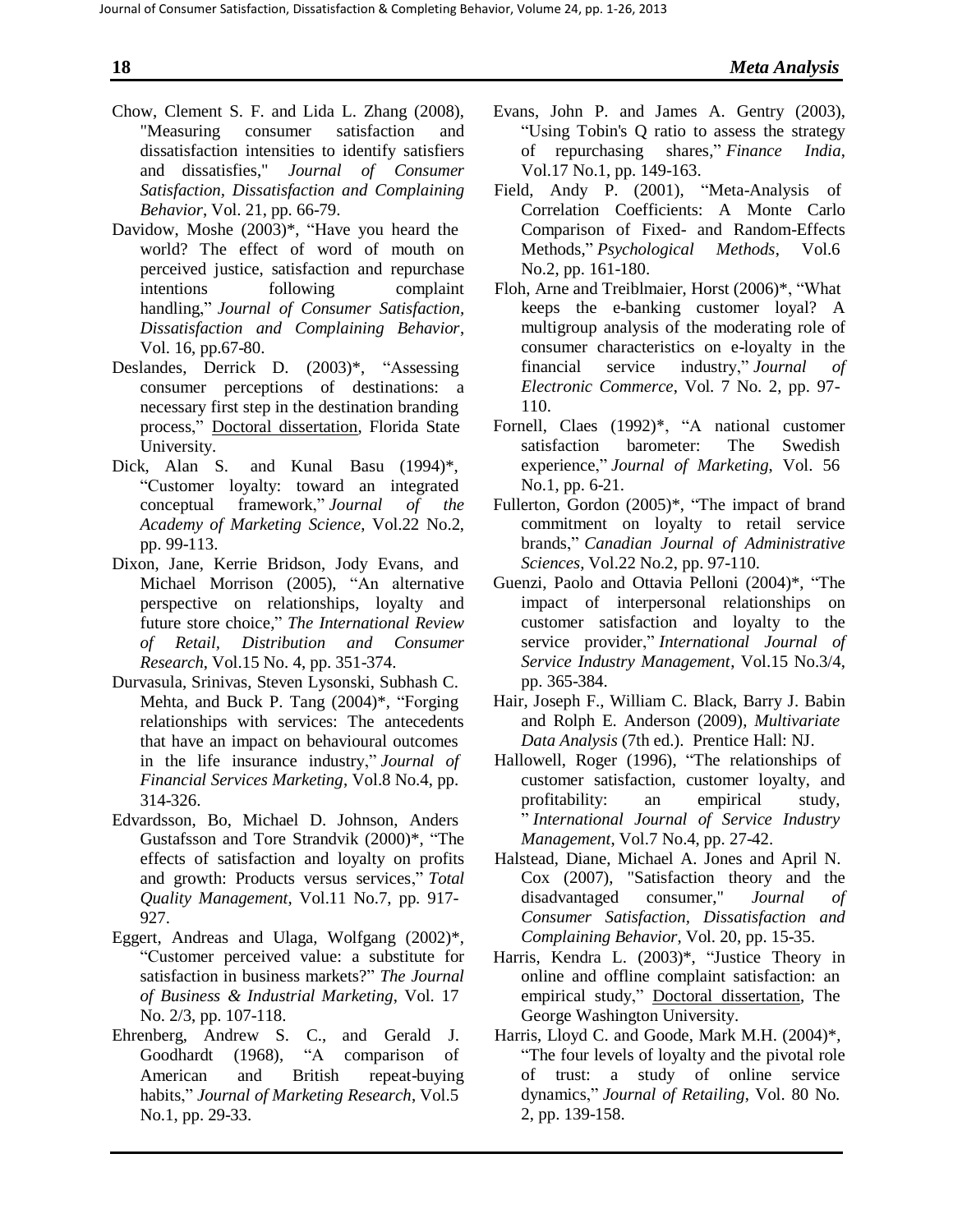- Hellier, Phillip K., Gus M. Geursen, Rodney A. Carr and John A. Rickard (2003), "Customer repurchase intention: A general structural equation model," *European Journal of Marketing*, Vol. 37 No.11/12, pp. 1762-1800.
- Hennig-Thurau, Thorsten (2004)\*, "Customer orientation of service employees: Its impact on customer satisfaction, commitment, and retention," *International Journal of Service Industry Management*, Vol.15 No.5, pp. 460- 478.
- Hicks, Jessica M., Thomas J. Page, Bridget K. Behe, Jennifer H. Dennis and Thomas R. Fernandez (2005), "Delighted consumers buy again," *Journal of Consumer Satisfaction, Dissatisfaction and Complaining Behavior*, Vol.18, pp. 94-104.
- Homburg, Christian and Annette Gierin (2001)\*, "Personal characteristics as moderators of the relationship between customer satisfaction and loyalty - An empirical analysis," *Psychology & Marketing*, Vol.18 No.1, pp. 43-66.
- Hume, Margee, Gillian Sullivan Mort and Hume Winzar (2007), "Exploring repurchase intention in a performing arts context: Who comes? And why do they come back?" *International Journal of Nonprofit and Voluntary Sector Marketing,* Vol. 12 No.2, pp. 135-148.
- Hunter, John E. and Frank L. Schmidt (1990), *Methods of meta-analysis: Correcting error and bias in research findings.* Sage Publications, Inc.: Newbury Park, CA.
- Jacoby, Jacob and Robert W. Chestnut (Eds.) (1978). Brand Loyalty: Measurement and Management. Wiley: New York.
- Jacoby, Jacob, and David B. Kyner (1973), "Brand loyalty vs. repeat purchasing behavior," *Journal of Marketing Research*, Vol.10 No.1, pp.1-9.
- Johnson, Blair T., Brian Mullen and Eduardo Salas (1995), "Comparison of three major meta-analytic approaches," *Journal of Applied Psychology*, Vol. 80 No.1, pp. 94 - 106.
- Jones, Michael A., David L. Mothersbaugh and Sharon E. Beatty (2000)\*, "Switching barriers and repurchase intentions in services," *Journal of Retailing*, Vol.76 No.2, pp. 259-274.
- Jones, Michael A., David L. Mothersbaugh and Sharon E. Beatty (2003), "The effects of locational convenience on customer repurchase intentions across service types," *The Journal of Services Marketing*, Vol.17 No.6/7, pp. 701-710.
- Jones, Michael A. (2006), "A content analysis of customer satisfaction in annual reports," *Journal of Consumer Satisfaction, Dissatisfaction and Complaining Behavior*, Vol. 19, pp. 59-75.
- Jones, Marilyn Y., Sonia Vilches-Montero, Mark T. Spence, Sevgin A. Eroglu and Karen A. Machleit (2010), "Do Australian and American consumers differ in their perceived shopping experiences? A bi-cultural analysis," *International Journal of Retail & Distribution Management*, Vol. 38 No. 8, pp. 578-596.
- Julander, Claes-Robert, Magnus Soderlund and Ragnar Soderberg (2003), "Effects of switching barriers on satisfaction, repurchase intentions and attitudinal loyalty," Working Paper, Stockholm School of Economics.
- Heitmann, Mark, Donald R. Lehmann and Andreas Herrmann (2007), "Choice goal attainment and decision and consumption satisfaction," *Journal of Marketing Research*, Vol.44, No. 2, pp. 234-245.
- Kandampully, Jay and Suhartano, Dwi (2000)\*, "Customer loyalty in the hotel industry: the role of customer satisfaction and image," *International Journal of Contemporary Hospitality Management*, Vol. 12 No. 6, pp. 346-354.
- Kumar, Piyush (2002)\*, "The impact of performance, cost and competitive considerations on the relationship between satisfaction and repurchase intent in business markets," *Journal of Service Research*, Vol. 5 No. 1, pp. 55-68.
- Lam, Shun Y., Venkatesh Shankar, Krishna M. Erramilli and Bvsan Murthy (2004), "Customer value, satisfaction, loyalty, and switching costs: An illustration from a business-to-business service context," *Journal of the Academy of Marketing Science*, Vol. 32 No.3, pp. 293-311.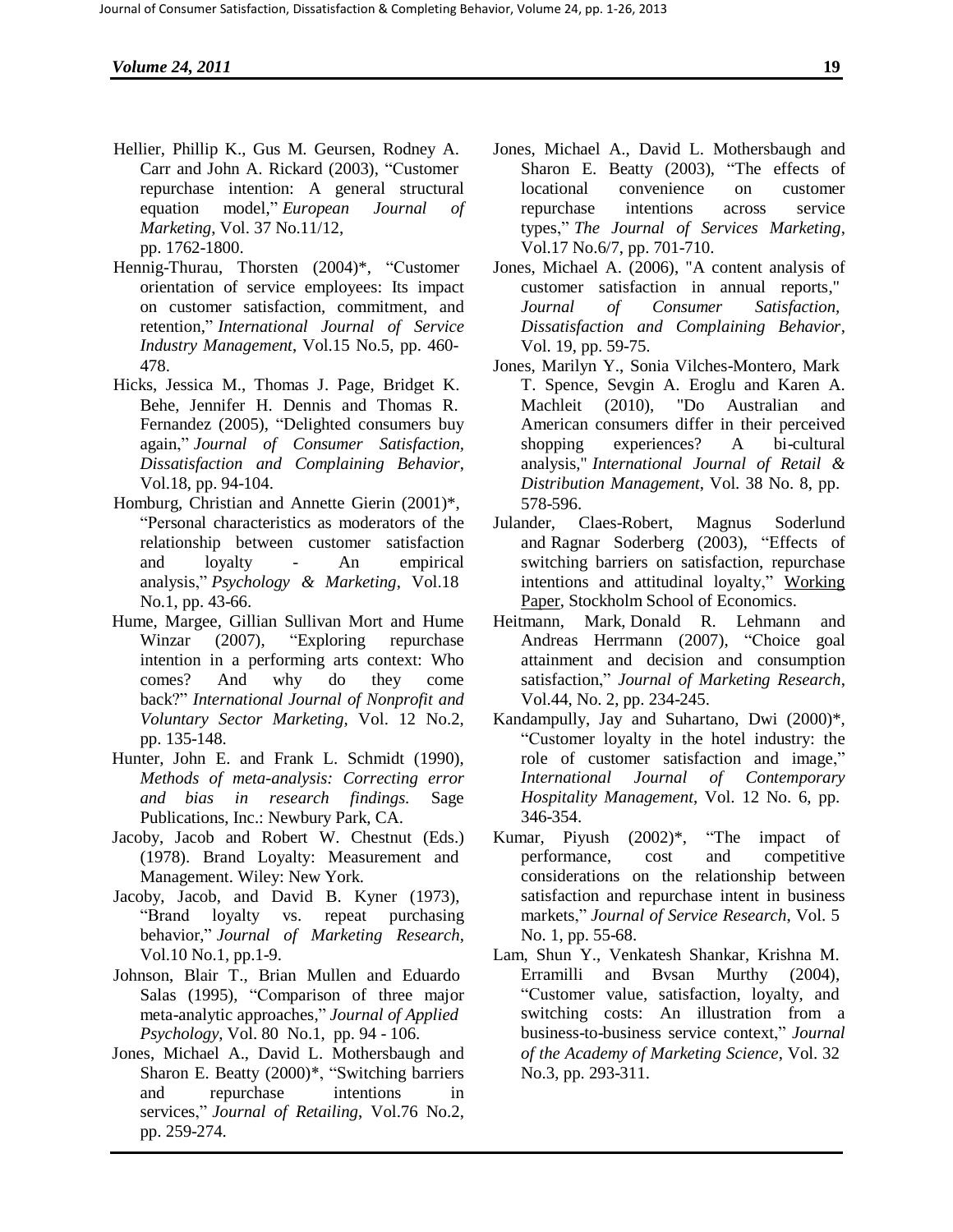- Law, Agnes K. Y., Y. V. Hui and Xiande Zhao (2004)\*, "Modeling repurchase frequency and customer satisfaction for fast food outlets," *The International Journal of Quality & Reliability Management*, Vol. 21 No.4/5, pp. 545-563.
- Lee, Eun-Ju and Jeffrey W. Overby (2004), "Creating value for online shoppers: implications for satisfaction and loyalty," *Journal of Consumer Satisfaction, Dissatisfaction and Complaining Behavior*, Vol. 17, pp. 54-67.
- Lee, Jonathan, Lee, Janghyuk and Feick, Lawrence  $(2006)^*$ , "Incorporating word-ofmouth effects in estimating customer lifetime value," *Journal of Database Marketing & Customer Strategy Management*, Vol. 14 No. 1, pp. 29-39.
- Lee, Richard and Jenni Romaniuk (2009), "Relating switching costs to positive and negative word-of-mouth," *Journal of Consumer Satisfaction, Dissatisfaction and Complaining Behavior*, Vol. 22, pp. 54-67.
- Leingpibul, Thaweephan, Sunil Thomas S., Allen Broyles and Robert H. Ross (2009), "Loyalty's influence on the consumer satisfaction and (re) purchase behavior relationship," *Journal of Consumer Satisfaction, Dissatisfaction and Complaining Behavior*, Vol. 22, pp. 36-53.
- Mellens, Martin, Marnik, G. Dekimpe and Jan-Benedict E. M. Steenkamp (1996), "A review of brand-loyalty measures," *Tijdschrift voor Econoniie en Management*, Vol.4, pp. 507- 533.
- Mittal, Vikas and Wagner A. Kamakura (2001)\*, "Satisfaction, repurchase intent, and repurchase behavior: Investigating the moderating effect of customer characteristics," *Journal of Marketing Research*, Vol.38 No.1, pp. 131-142.
- Mittal, Vikas, William T. Ross Jr. and Patrick M. Baldasare (1998), "The asymmetric impact of negative and positive attribute-level performance on overall satisfaction and repurchase intentions," *Journal of Marketing*, Vol. 62 No.1, pp. 33-47.
- Morgan, Robert M. and Shelby D. Hunt (1994), "The commitment-trust theory of relationship marketing," *Journal of Marketing*, Vol. 58 No. 3, pp. 20-38.
- Narayandas, Das (1998), "Measuring and managing the benefits of customer retention an empirical investigation," *Journal of Service Research*, Vol. 1 No.2, pp. 108-128.
- Oliver, Richard L. (1999), "Whence consumer loyalty?" *Journal of Marketing*, Vol.63, pp. 33-44.
- Olsen, Svein O. (2007), "Repurchase loyalty: The role of involvement and satisfaction," *Psychology & Marketing*, Vol.24, No. 4, pp. 315-337.
- Olsen, Svein O. (2002), "Comparative evaluation and the relationship between quality, satisfaction, and repurchase loyalty," *Journal of the Academy of Marketing Science*, Vol. 30 No.3, pp. 240-249.
- Olsen, Svein O., James Wilcox and Ulf Olsson (2005)\*, "Consequences of ambivalence on satisfaction and loyalty," *Psychology & Marketing*, Vol. 22 No.3, pp. 247-269.
- Orsingher, Chiara, Sara Valentini and Matteo de Angelis (2010), "A meta-analysis of satisfaction with complaint handling in services," *Journal of the Academy of Marketing Science*, Vol. 38 No. 2, pp. 169- 186.
- Piercy, Nigel F. (2010), "Evolution of strategic sales organizations in business-to-business marketing," *Journal of Business & Industrial Marketing*, Vol. 25 No. 5, pp. 349 - 359.
- Peyrot, Mark and Doris Van Doren (1994)\*, "Effect of a class action suit on consumer repurchase intentions," *The Journal of Consumer Affairs*, Vol. 28 No.2, pp. 361-379.
- Powers, Thomas L. and Dawn Bendall Valentine (2008), "A review of the role of satisfaction, quality, and value on firm performance," *Journal of Consumer Satisfaction, Dissatisfaction and Complaining Behavior*, Vol. 21, pp. 80-101.
- Preis, Michael W. (2003)\*, "The impact of interpersonal satisfaction on repurchase decisions," *Journal of Supply Chain Management*, Vol. 39 No. 3, pp. 30-38.
- Quick, Martin J. and Suzan Burton (2000)\*, "An investigation of the determinants of repurchase in a high involvement category," Paper presented at the Australian & New Zealand Marketing Academy Conference.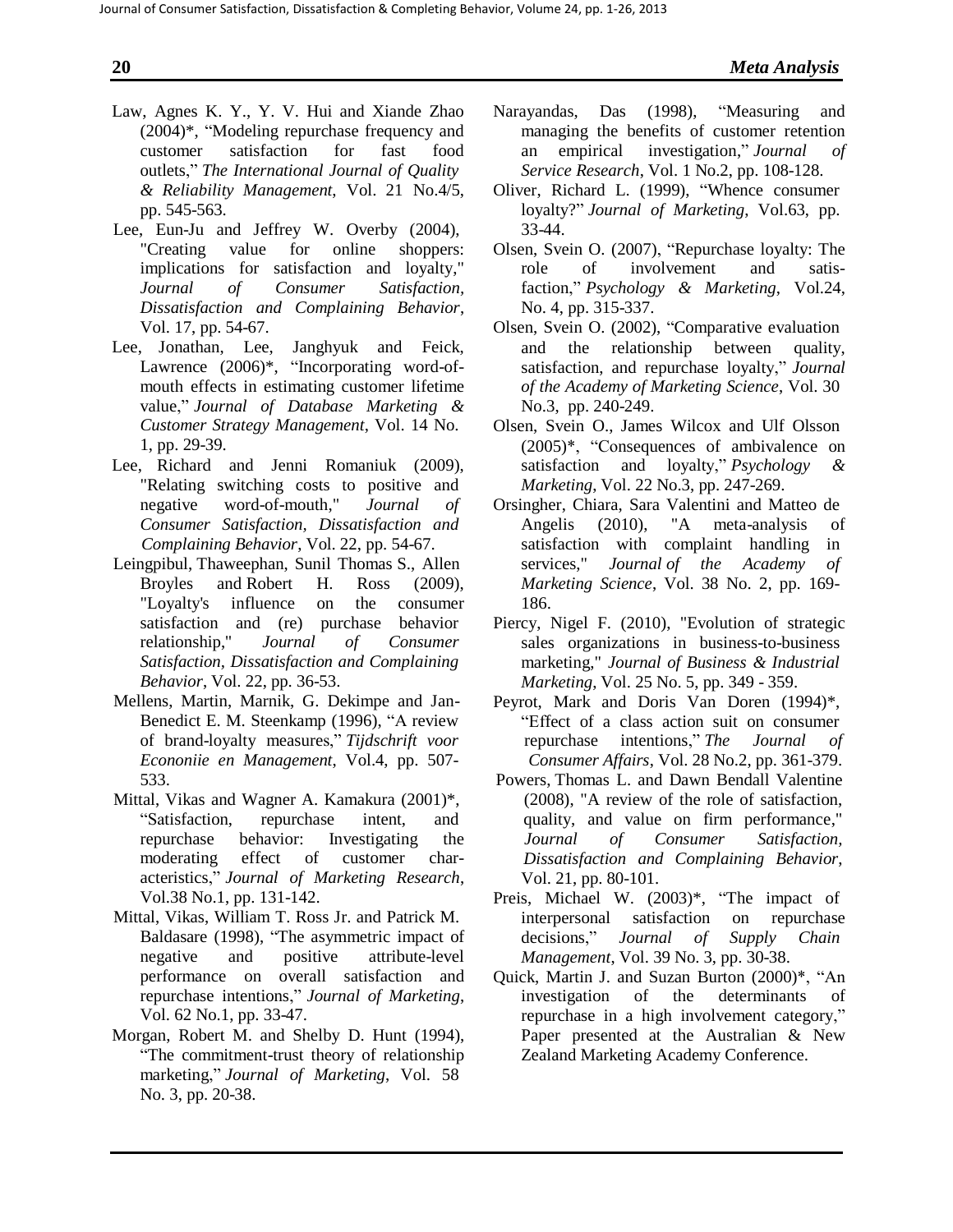- Rauyruen, Papassapa and Kenneth E. Miller (2007), "Relationship quality as a predictor of B2B customer loyalty," *Journal of Business Research*, Vol. 60 No.1, pp. 21-31.
- Reichheld, Frederick F., Robert G. Markey Jr. and Christopher Hopton (2000), "The loyalty effect - the relationship between loyalty and profits," *European Business Journal*, Vol.12 No.3, pp. 134-139.
- Rowley, Jennifer and Jillian Dawes (2000), "Disloyalty: a closer look at non-loyals," *The Journal of Consumer Marketing*, Vol. 17 No.6, pp. 538-547.
- Saxton, Matthew L. (2006), "Meta-analysis in library and information science: Method, history, and recommendations for reporting research," *Library Trends*, Vol. 55 No.1, pp. 158-170.
- Seiders, Kathleen, Glenn B. Voss, Dhruv Grewal and Andrea L. Godfrey (2005)\*, "Do satisfied customers buy more? Examining moderating influences in a retailing context," *Journal of Marketing*, Vol.69 No.4, pp.26-43.
- Shankar, Venkatesh, Smith, Amy K. and Rangaswamy, Arvind (2003)\*, "Customer satisfaction and loyalty in online and offline environments," *International Journal of Research in Marketing*, Vol. 20 No. 2, pp. 153-175.
- Shih, Ya-Yueh and Fang, Kwoting (2005)\*, "Customer defections analysis: an examination of online bookstores," *The TQM Magazine*, Vol. 17 No. 5, pp. 425-439.
- Soderlund, Magnus and Mats Vilgon (1999)\*, "Customer satisfaction and links to customer profitability: An empirical examination of the association between attitudes and behavior," *SSE/EFI Working Paper Series* in Business Administration, pp. 1-21.
- Solvang, Bernt Krohn (2007), "Satisfaction, loyalty, and repurchase: a study of Norwegian customers of furniture and grocery stores," *Journal of Consumer Satisfaction, Dissatisfaction and Complaining Behavior*, Vol. 20, pp. 110-122.
- Suh, Jung-Chae and Youjae Yi (2006), "When brand attitudes affect the customer satisfaction-loyalty relation: The moderating role of product involvement," *Journal of Consumer Psychology*, Vol.16, No. 2, pp. 145-155.
- Sundaramurthy, Chamu, Dawna L. Rhoades and Paula L. Rechner (2005), "A meta-analysis of the effects of executive and institutional ownership on firm performance," *Journal of Managerial Issues*, Vol. 17 No.4, pp. 494- 510.
- Szymanski, David M. and David H. Henard (2001)\*, "Customer satisfaction: A metaanalysis of the empirical evidence," *Journal of the Academy of Marketing Science*, Vol. 29 No.1, pp. 16-35.
- Taylor, Steven A. and Hunter, Gary L. (2002)\*, "The impact of loyalty with e-CRM software and e-services," *International Journal of Service Industry Management*, Vol. 13 No. 5, pp. 452-474.
- Taylor, Steven A., Hunter, Gary L. and Longfellow, Timothy A. (2006), "Testing an expanded attitude model of goal-directed behavior in a loyalty context," *Journal of Consumer Satisfaction, Dissatisfaction and Complaining Behavior*, Vol.19, pp.18-39.
- Tsai, Hsien-Tung, Heng-Chiang Huang, Yi-Long Jaw and Wen-Kuo Chen (2006)\*, "Why online customers remain with a particular eretailer: An integrative model and empirical evidence," *Psychology & Marketing*, Vol. 23 No. 5, pp. 447-464.
- Wanke, Michaela and Malte Fiese (2004), "The role of experience in consumer decisions: The case of brand loyalty," In T. Betsch, & Haberstroh, S. (Ed.), *The Routines of Decision Making* (pp. 289-308). NJ: Lawrence Erlbaum Associates Publisher, Inc.
- Whitener, Ellen M. (1990), "Confusion of confidence intervals and credibility intervals in meta-analysis," *Journal of Applied Psychology*, Vol.75 No.3, pp. 315-321.
- Woodruff, Robert B. (1997), "Customer value: the next source for competitive advantage," *Journal of the Academy of Marketing Science*, Vol. 25 No.2, pp. 139-153.
- Yang, Zhilin and Robin T. Peterson (2004), "Customer perceived value, satisfaction, and loyalty: The role of switching costs," *Psychology & Marketing*, Vol. 21 No.10, pp. 799-822.
- Yoshida, Masayuki and Jeffrey D. James (2010), "Customer satisfaction with game and service experiences: antecedents and consequences," *Journal of Sport Management*, Vol. 24 No. 3, pp. 338-361.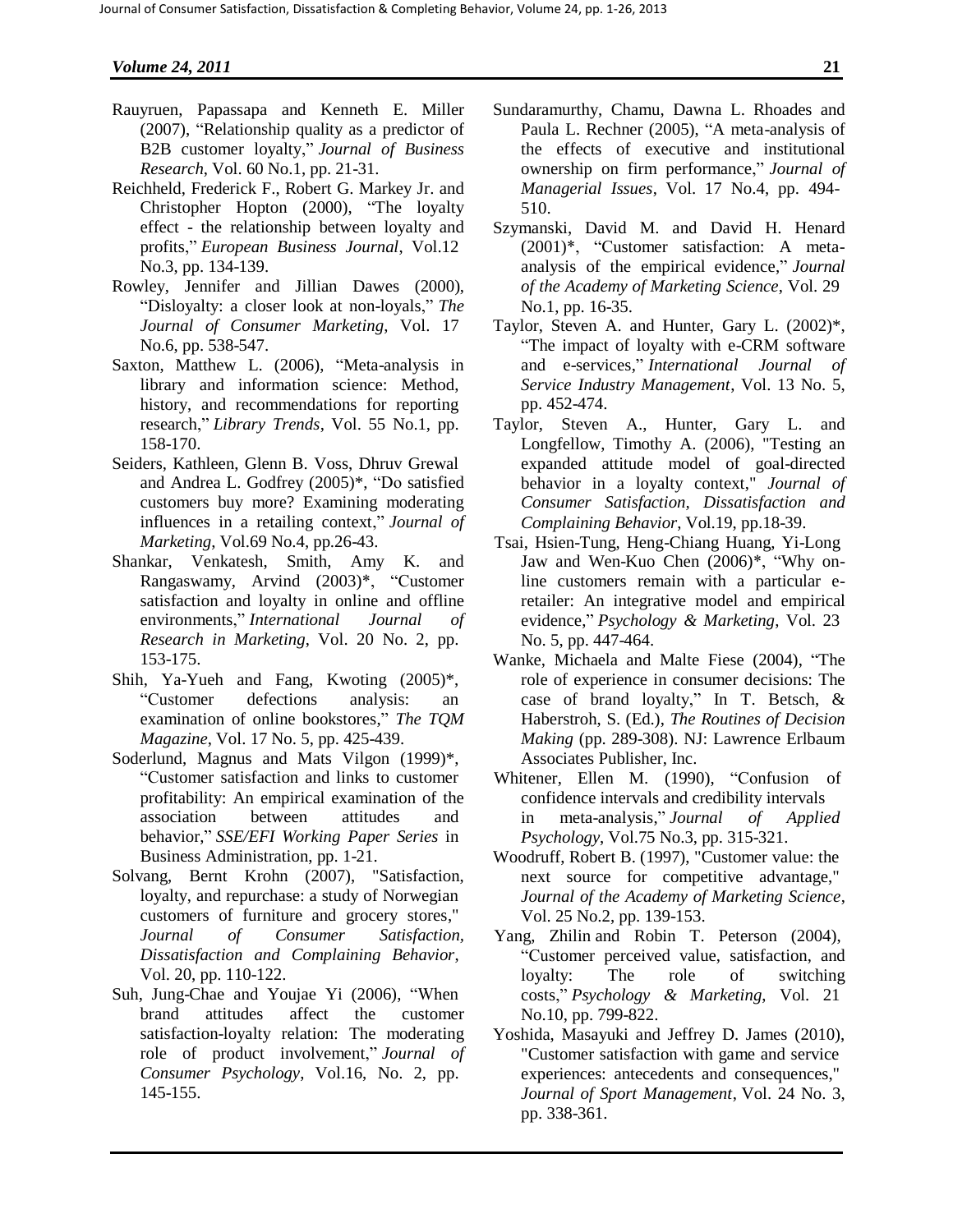- Yu, Yi-Ting and Alison Dean (2001), "The contribution of emotional satisfaction to consumer loyalty," *International Journal of Service Industry Management*, Vol.12 No.3/4, pp. 234-250.
- Zeithaml, Valarie A., Leonard L. Berry and A. Parasuraman (1996), "*The behavioral consequences of service quality*," Journal of Marketing, Vol. 60 No.2, pp. 31-46.
- Zineldin, Mosad (2006), "The royalty of loyalty: CRM, quality and retention," *The Journal of Consumer Marketing*, Vol. 23 No. 7, pp. 430- 437.

# **\*Studies included in the metaanalysis and cited in the article.**

### *Additional studies included in the meta-analysis*:

- Alonso, Sergio (2000), "The antecedents and consequences of customer loyalty: the roles of customer satisfaction and consumer trustcommitment," Doctoral dissertation, University of Texas-Pan American.
- Andreassen, Wallin T. and Bödil Lindestad (1998), "The effect of corporate image in the formation of customer loyalty," *Journal of Service Research*, Vol.8 No.1, pp. 82-92.
- Ball, Dwayne, Coelho, Pedro-Simoes and Machas Alexandra (2004), "The role of communication and trust in explaining customer loyalty: an extension to the ECSI model," *European Journal of Marketing*, Vol. 38 No. 9/10, pp. 1272-1293.
- Hallowell, Roger (1996), "The relationships of customer satisfaction, customer loyalty, and profitability: an empirical study," *International Journal of Service Industry Management*, Vol. 7 No. 4, pp.27-42.
- Huber, Frank and Herrmann, Andreas (2001), "Achieving brand and dealer loyalty: the case of the automotive industry," *International Review of Retail, Distribution and Consumer Research*, Vol. 11 No. 2, pp. 97-122.
- Johnson, Michael D., Gustafsson, Anders, Andreassen Tor Wallin, Lervik, Line and Cha, Jaesung (2001), "The evolution and future of national customer satisfaction index models," *Journal of Economic Psychology*, Vol. 22 No. 2, pp. 217-245.
- Karatepe, Osman M. and Ekiz, Erdogan H. (2004), "The effects of organizational responses to complaints on satisfaction and loyalty: a study of hotel guests in Northern Cyprus," *Managing Service Quality*, Vol. 14 No. 6, pp. 476-486.
- Kim, Moon-Koo, Myeong-Cheol Park and Dong-Heon Jeong (2004), "The effects of customer satisfaction and switching barrier on customer loyalty in Korean mobile telecommunication services," *Telecommunications Policy*, Vol.28 No.2, pp. 145-159.
- Newman, Joseph W. and Richard A. Werbel  $(1973)$ , "Multivariate analysis loyalty for major household appliances," *Journal of Marketing Research*, Vol.10 No.4, pp. 404-409.
- Olsen, Line L. and Michael D. Johnson (2003), "Service equity, satisfaction, and loyalty: From transaction-specific to cumulative evaluation," *Journal of Service Research*, Vol. 5 No.3, pp.184-195.
- Spreng, Richard A., Harrell, Gilbert D. and Mackoy, Robert D. (1995), "Service recovery: Impact on satisfaction and intentions," *The Journal of Services Management*, Vol. 9 No. 1, pp. 15-23.
- Suh, Jung-Chae and Youjae Yi (2006), "When brand attitudes affect the customer satisfaction-loyalty relation: The moderating role of product involvement," *Journal of Consumer Psychology*, Vol. 16 No.2, pp. 145- 155.
- Tsiros, Michael and Mittal, Vikas (2000), "Regret: a model of its antecedents and consequences in consumer decision making," *Journal of Consumer Research*, Vol. 26 No. 4, pp. 401-417
- Turel, Ofir and Serenko, Alexander (2004), "User satisfaction with mobile services in Canada," Proceedings of the Third International Conference on Mobile Business.
- Vickery, Shawnee K., Droge, Cornelia, Stank, Theodore P., Goldsby, Thomas J. and Markland, Robert E. (2004), "The performance implications of media richness in a Business-to-Business service environment: direct versus indirect effects," *Management Science*, Vol. 50 No. 8, pp. 1106-1119.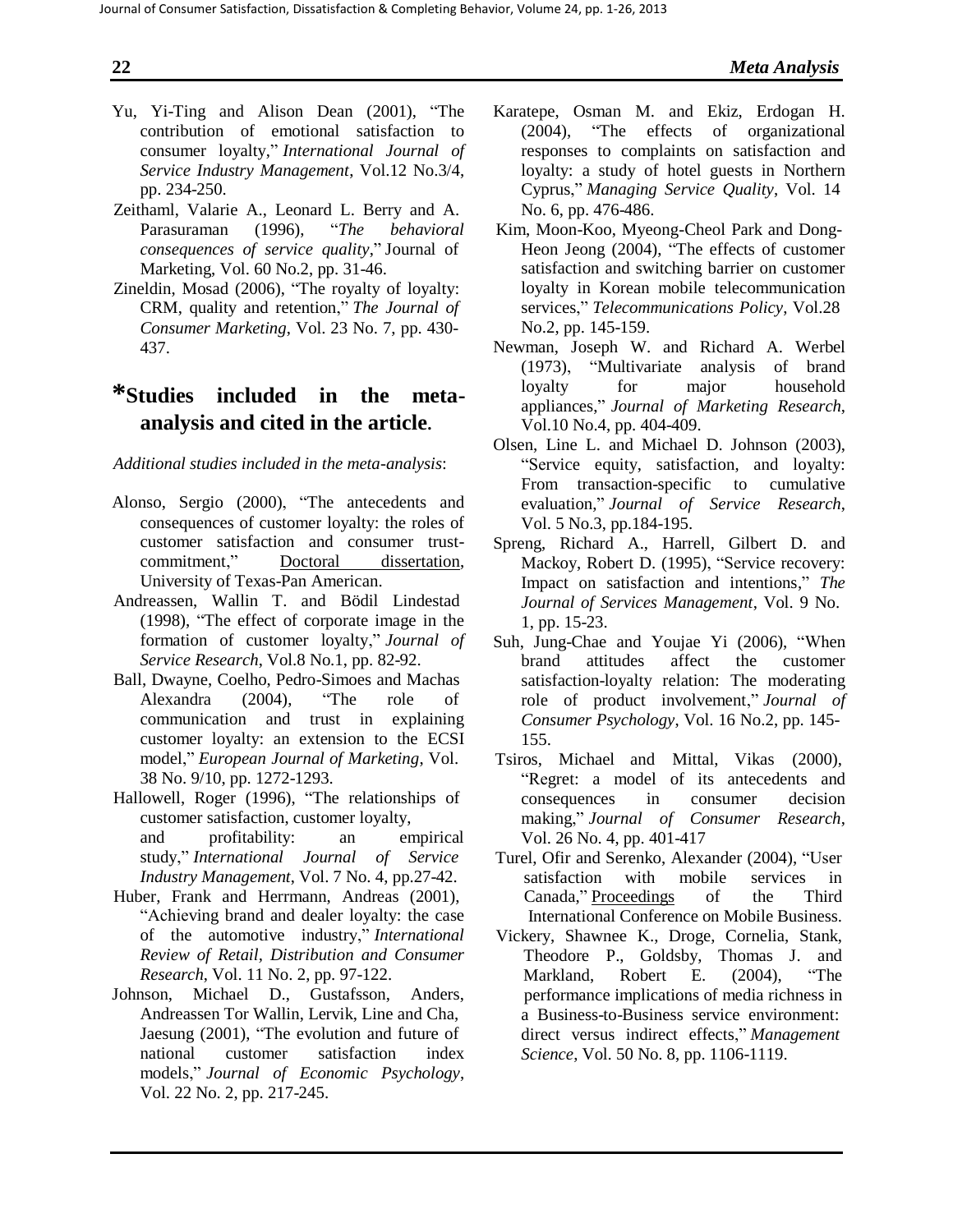- Wahid, Nabsiah A., Ramayah and Yong, Chuah K. (2003), "Satisfaction and loyalty of Malaysian SMEs: the case of trade portals," Paper presented at the Asian Academy of Management Conference.
- Yang, Zhilin and Peterson, Robin T. (2004), "Customer perceived value, satisfaction, and loyalty: the role of switching costs," *Psychology & Marketing*, Vol. 21 No. 10, pp. 799-822.
- Yu, Yi-Ting and Dean, Alison (2001), "The contribution of emotional satisfaction to consumer loyalty," *International Journal of Service Industry Management*, Vol. 12 No. 3/4, pp. 234-250.

**Send correspondence regarding this article to:** 

**Russell Abratt Professor of Marketing H Wayne Huizenga School of Business and Entrepreneurship Nova Southeastern University, And Wits Business School, University of the Witwatersrand 3301 College Avenue Fort Lauderdale, FL 33314 Tel. (954) 262-5123 Fax. (954) 262-3960 e-mail: [abratt@huizenga.nova.edu](mailto:abratt@huizenga.nova.edu)**

### **APPENDIX A**

### **SUMMARY OF STUDIES INCLUDED IN THE META-ANALYSIS**

|              | <b>Loyalty-Satisfaction Relationship</b> |                         | <b>Experimental Setting</b> |                               |                  |  |
|--------------|------------------------------------------|-------------------------|-----------------------------|-------------------------------|------------------|--|
|              | <b>Authors</b>                           | <b>Strength</b>         | Geography                   | <b>Setting</b>                |                  |  |
| $\mathbf{1}$ | Alonso, 2000                             | Moderate and weak North | America                     | Telecommunication             | B <sub>2C</sub>  |  |
| 2            | Andreassen and Lindestad, Strong<br>1998 |                         | Norway                      | Insurance industry            | B <sub>2</sub> C |  |
| 3            | Ball et al., 2003                        | Strong and<br>moderate  | Portugal                    | Banking industry              | B <sub>2</sub> C |  |
| 4            | <b>Boshoff</b> , 2005                    | Strong                  | South-Africa                | Banking industry              | B <sub>2</sub> C |  |
| 5            | Butcher et al., 2001                     | Strong                  | Australia                   | Service industry              | B <sub>2C</sub>  |  |
| 7            | Carpenter and Fairhurst,<br>2005         | <b>Strong</b>           | North<br>America            | Products                      | B <sub>2</sub> C |  |
| 8            | Dixon et al., 2005                       | Strong                  | Australia                   | Retail industry (online)      | B <sub>2</sub> C |  |
| 9            | Edvardsson et al., 2000                  | Strong and<br>moderate  | Sweden                      | Product & services            | B <sub>2C</sub>  |  |
|              | 10 Floh and Treiblmaier,<br>2006         | Moderate                | Austria                     | Banking industry<br>(online)  | B <sub>2</sub> C |  |
|              | 11 Fornell et al., 1996                  | <b>Strong</b>           | North<br>America            | Different economic<br>sectors | B <sub>2</sub> C |  |
|              | 12 Genzi and Pelloni, 2004               | Strong and weak         | Italy                       | Service: fitness center       | B <sub>2C</sub>  |  |
|              | 14 Hallowell, 2006                       | Strong and<br>moderate  | North<br>America            | Banking industry              | B <sub>2</sub> C |  |
|              | 16 Harris and Goode, 2004                | Strong and weak         | <b>UK</b>                   | Online consumers              | B <sub>2C</sub>  |  |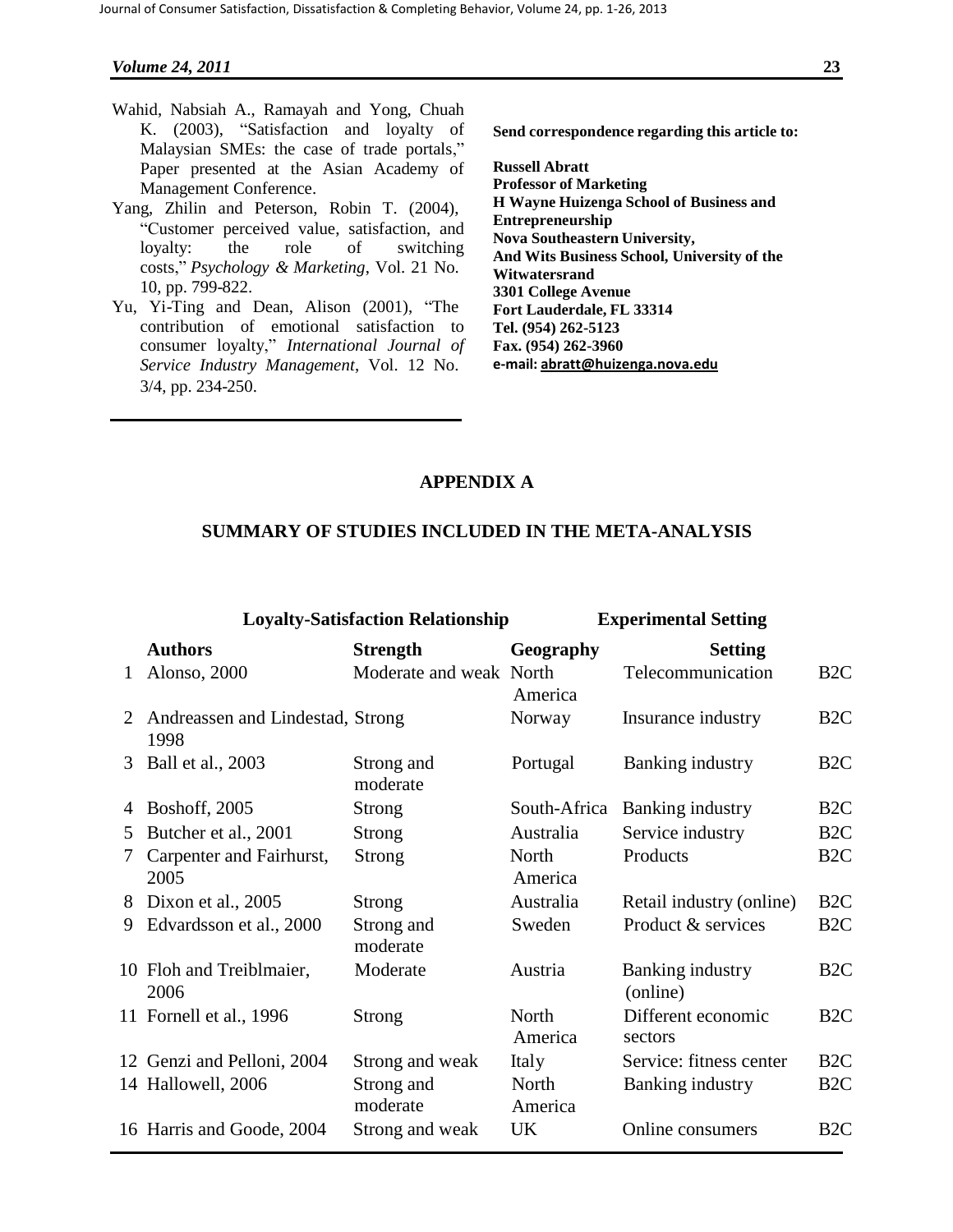| 24 |                                        |                              |                         | <b>Meta Analysis</b>                |                  |
|----|----------------------------------------|------------------------------|-------------------------|-------------------------------------|------------------|
|    | 17 Huber and Herrmann,<br>2001         | Strong, moderate<br>and weak | Germany                 | Auto industry                       | B <sub>2C</sub>  |
|    | 19 Johnson et. al., 2001               | Moderate and weak Norway     |                         | Service industries                  | B <sub>2</sub> C |
|    | 20 Kandampully and<br>Suhartanto, 2000 | Weak                         | Australia               | Hotel industry                      | B <sub>2C</sub>  |
|    | 21 Karatepe and Ekiz, 2004             | Strong                       | Cyprus                  | Hotel industry                      | B <sub>2C</sub>  |
|    | 22 Law et al., 2004                    | Strong                       | North<br>America        | Restaurant                          | B <sub>2C</sub>  |
|    | 23 Lee and Overby, 2004                | Strong                       | North<br>America        | Retail industry (online)            | B <sub>2</sub> C |
|    | 24 Olsen and Johnson, 2003             | Strong and<br>moderate       | Norway                  | <b>Banking industry</b>             | B <sub>2C</sub>  |
|    | 25 Olsen et al., 2005                  | Strong, moderate<br>and weak | Norway                  | Product: seafood                    | B <sub>2</sub> C |
|    | 26 Shankar et al., 2003                | Strong, moderate<br>and weak | North<br>America        | Lodging industry                    | B <sub>2C</sub>  |
|    | 27 Suh and Y, 2006                     | Strong                       | Korea                   | Products                            | B <sub>2C</sub>  |
|    | 28 Taylor and Hunter, 2002             | Strong                       | <b>North</b><br>America | Service: e-CRM                      | B <sub>2C</sub>  |
|    | 29 Vickery and Droge, 2004             | Strong                       | North<br>America        | Service: logistics                  | B2B              |
|    | 30 Wahid and Ramayah, 2003 Strong      |                              | Malaysia                | E-commerce                          | B2B              |
| 31 | Yang and Peterson, 2004                | Strong                       | Hong Kong               | <b>Banking industry</b><br>(online) | B <sub>2C</sub>  |
|    | 32 Yu and Dean, 2001                   | Strong                       | Australia               | <b>Higher Education</b>             | B <sub>2C</sub>  |

*Strong relationships with correlations above 0.45; moderate between 0.3-0.45, and weak relationships with correlations below 0.3*

# **REPURCHASE INTENT-SATISFACTION RELATIONSHIP**

# **EXPERIMENTAL SETTING**

|              | <b>Authors</b>                 | <b>Strength</b> | Geography        | <b>Setting</b>              |                  |
|--------------|--------------------------------|-----------------|------------------|-----------------------------|------------------|
| $\mathbf{1}$ | Anderson and<br>Sullivan, 1993 | Strong          | Sweden           | Variety of industries       | B <sub>2C</sub>  |
|              | 2 Davidow, 2003                | Strong          | North<br>America | Service (complains)         | B <sub>2</sub> C |
|              | 3 Deslandes, 2003              | Strong          | Caribbean        | Travel industry             | B <sub>2C</sub>  |
|              | 4 Eggert and Ulaga,<br>2002    | Strong          | Germany          | Service (supplier services) | B2B              |
|              | 5 Fullerton, 2005              | Strong          | North<br>America | Retail                      | B <sub>2</sub> C |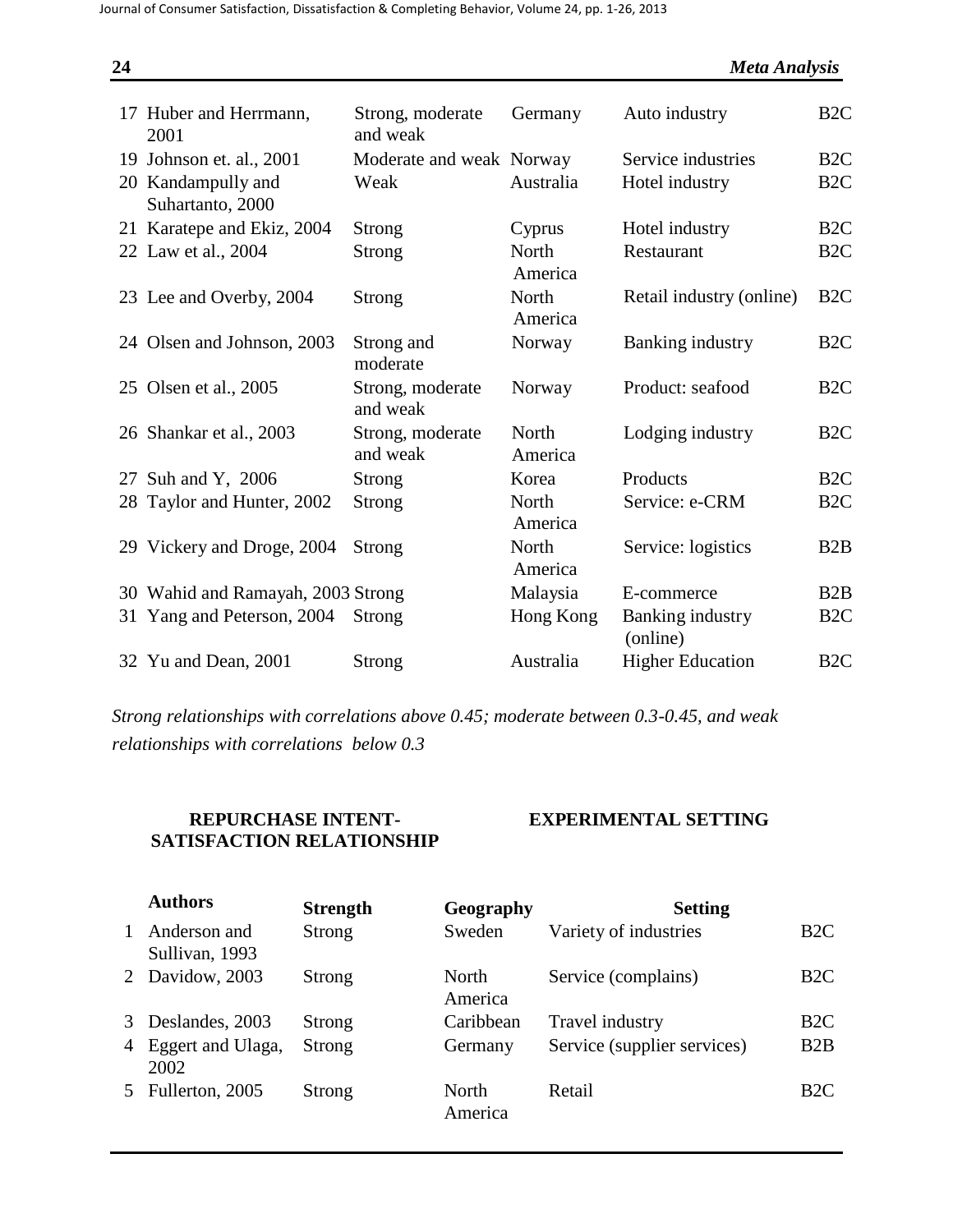|    | <b>Volume 24, 2011</b>           |                        |                     |                                          | 25               |
|----|----------------------------------|------------------------|---------------------|------------------------------------------|------------------|
| 6  | Harris, 2003                     | <b>Strong</b>          | Multi-<br>countries | Complaint                                | B <sub>2C</sub>  |
| 7  | Jones et al., 2000               | <b>Strong</b>          | North               | Banking services or                      | B <sub>2</sub> C |
|    |                                  |                        | America             | hairstyling/barber services              |                  |
| 8  | Kim, 2004                        | Strong and<br>moderate | Korea               | Online MIS, marketing and e-<br>commerce | B <sub>2</sub> C |
| 9  | Kumar, 2002                      | Moderate and<br>weak   | North<br>America    | Supplier                                 | B2B              |
|    | 10 Mittal and<br>Kamakura, 2001  | <b>Strong</b>          | North<br>America    | Auto industry                            | B <sub>2C</sub>  |
|    | 11 Preis, 2003                   | <b>Strong</b>          | North<br>America    | Supply management                        | B2B              |
|    | 12 Quick and Burton,<br>2000     | Moderate and<br>weak   | North<br>America    | Auto industry                            | B <sub>2C</sub>  |
|    | 13 Seiders et al., 2005          | Strong                 | North<br>America    | Retail                                   | B <sub>2C</sub>  |
|    | 14 Shih and Fang,<br>2005        | Strong and weak        | China               | Retail (online)                          | B <sub>2C</sub>  |
|    | 15 Soderlund and<br>Vilgon, 1999 | Moderate               | Europe              | Wholesaler                               | B2B              |
|    | 16 Spreng et al., 1995           | Strong                 | North<br>America    | Service                                  | B <sub>2C</sub>  |
| 17 | Taylor and Hunter,<br>2002       | Strong                 | North<br>America    | Technology                               | B <sub>2C</sub>  |
|    | 18 Tsai et al., 2006             | Moderate               | Taiwan              | Retail (online)                          | B <sub>2C</sub>  |
| 19 | Turel and Serenko,<br>2004       | Strong                 | North<br>America    | Telecommunication                        | B <sub>2C</sub>  |

# **REPURCHASE-SATISFACTION RELATIONSHIP**

| 1              | Durvasula et al.,<br>2004      | Strong                               | Singapore        | Insurance industry           | B <sub>2</sub> C |
|----------------|--------------------------------|--------------------------------------|------------------|------------------------------|------------------|
|                | 2 Hennig-Thurau,<br>2004       | Strong                               | Germany          | Retail and travel industries | B <sub>2</sub> C |
|                | 3 Homburg and<br>Giering, 2001 | Strong, moderate Germany<br>and weak |                  | Auto industry                | B <sub>2</sub> C |
|                | 4 Seiders et al., 2005         | Weak                                 | North<br>America | Retail                       | B <sub>2</sub> C |
| 5 <sup>5</sup> | Szymanski and<br>Henard, 2001  | Strong                               | Global           | Variety of industries        | B2C/B2B          |
|                | 6 Tsiros and Mittal,<br>2000   | Moderate                             | North<br>America | Computers                    | B2C              |